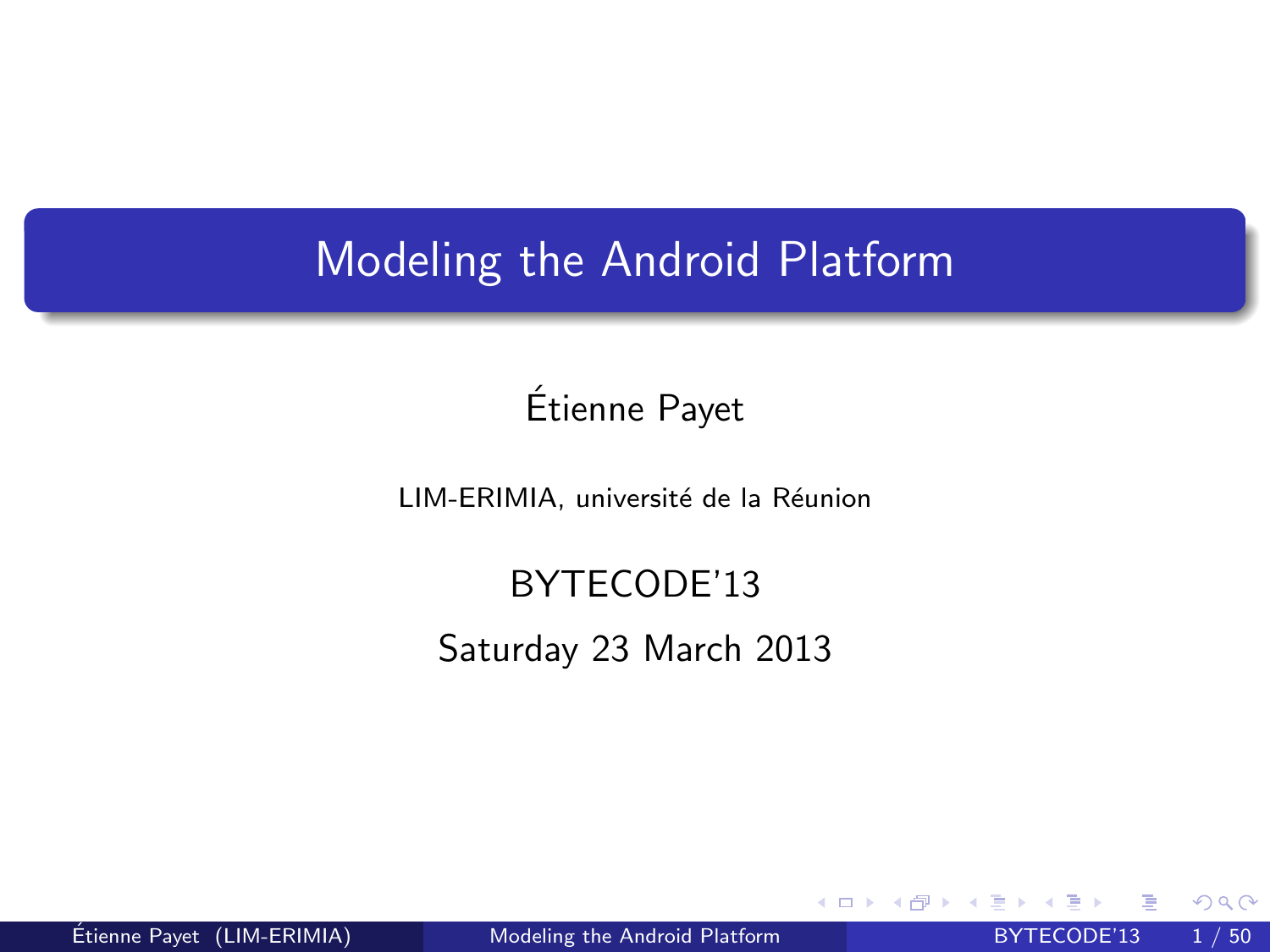## Reunion, a part of France and Europe (OMR of EU)

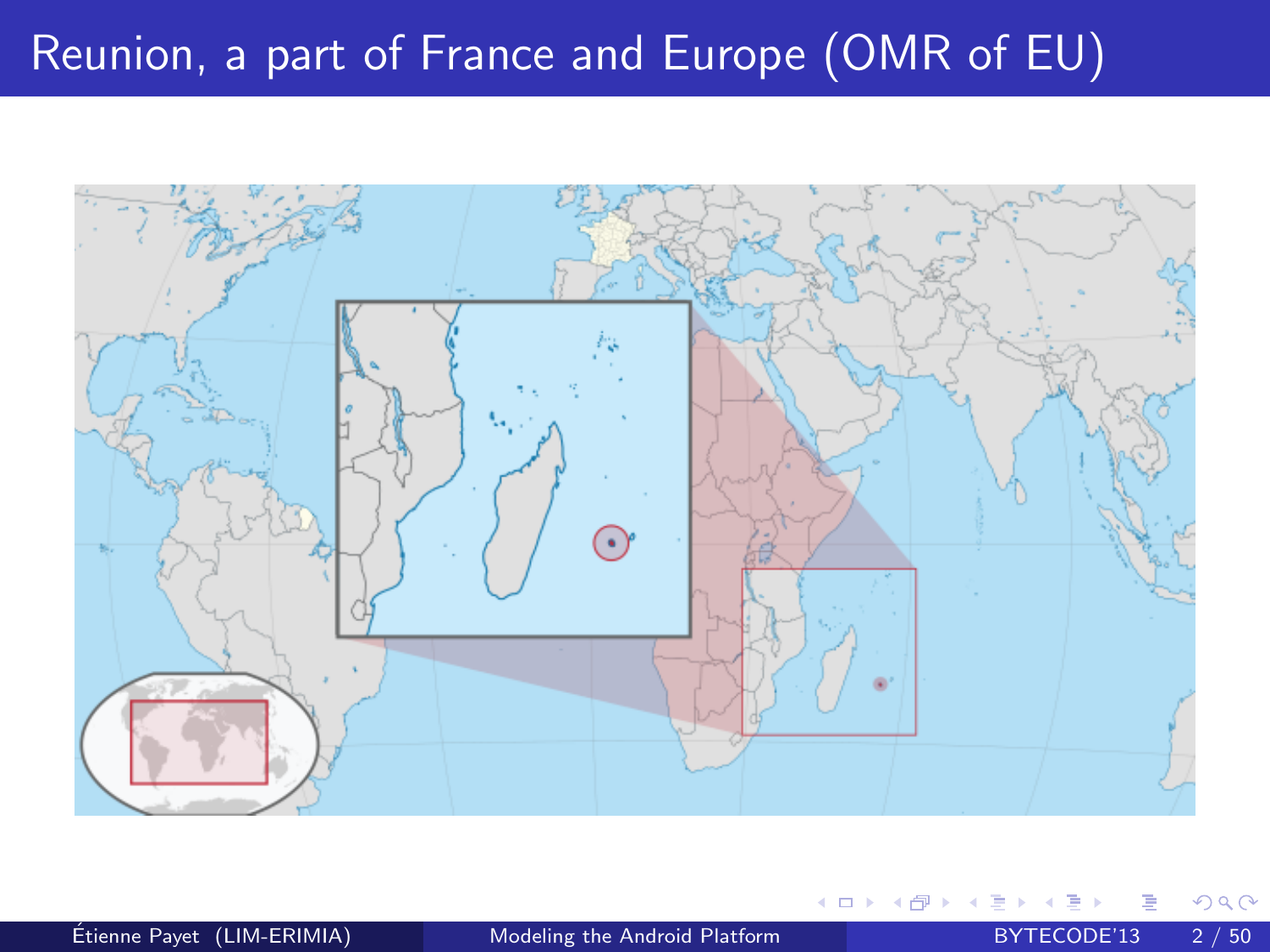### 1 [Analyzing Android applications](#page-2-0)

**[Operational semantics for Dalvik](#page-18-0)** 

[Designing an operational semantics for Android](#page-25-0)

**[Conclusion](#page-46-0)** 

<span id="page-2-0"></span>4 0 8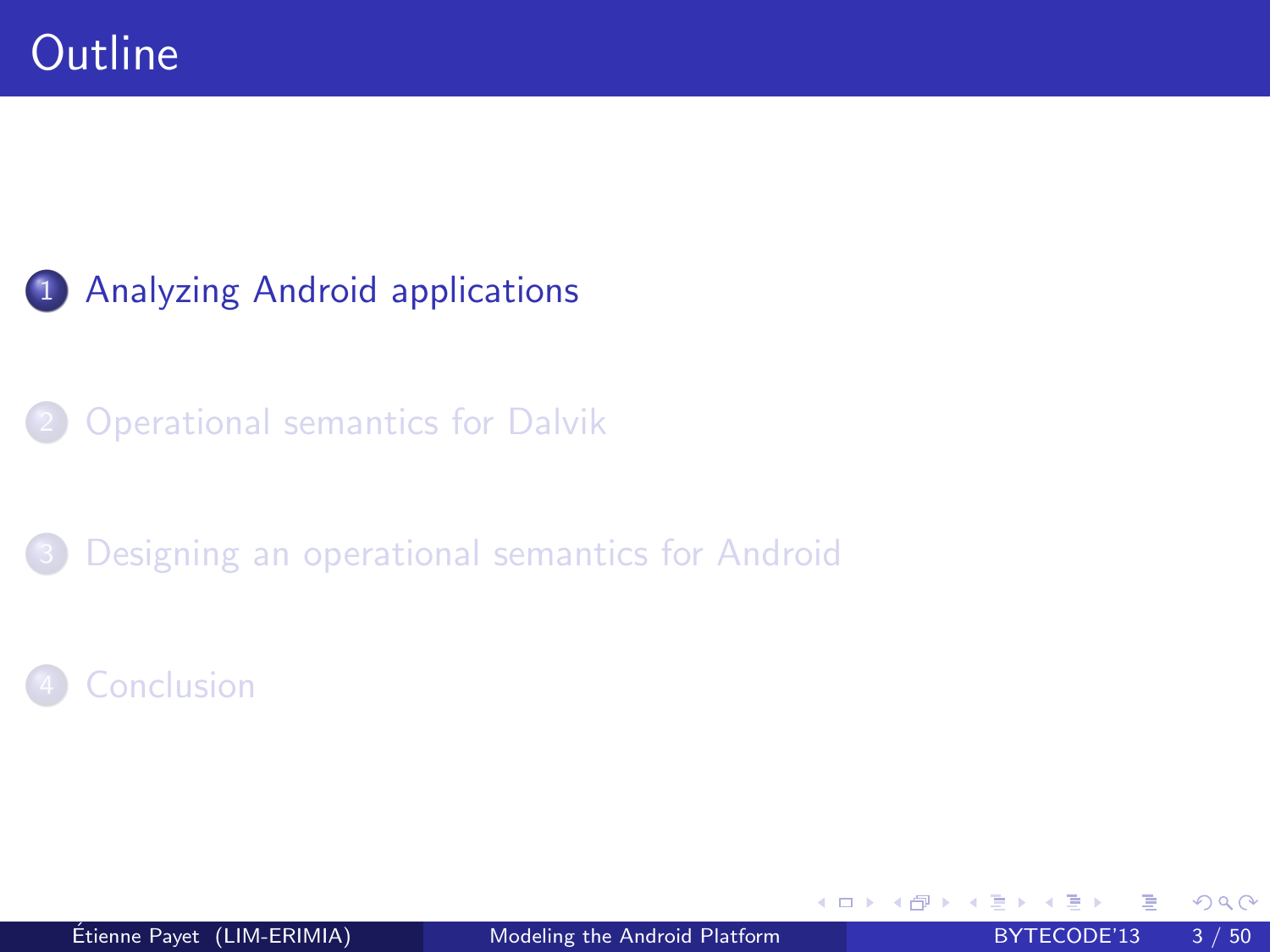An operating system (OS) for:

- mobile devices (smartphones, tablets),
- $\bullet$  embedded devices (televisions, car radios,  $\dots$ ),
- x86 platforms (<http://www.android-x86.org>).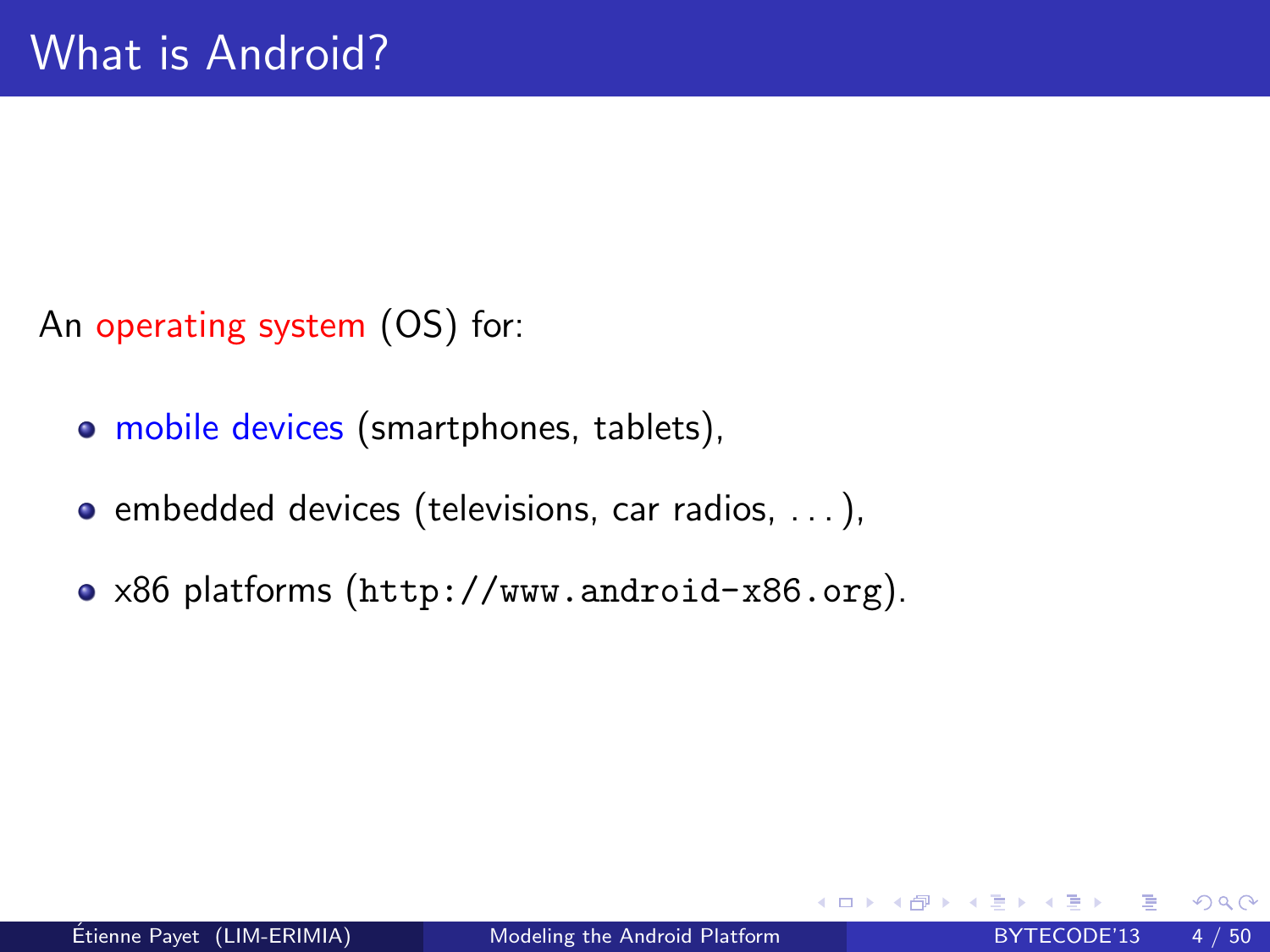## Worldwide mobile device sales in 3Q12 (thousands of units)

| <b>Operating System</b>   |              | 30123012 Market Share (%) | 30113011 Market Share (%) |       |  |
|---------------------------|--------------|---------------------------|---------------------------|-------|--|
|                           | <b>Units</b> |                           | <b>Units</b>              |       |  |
| Android                   | 122,480.0    | 72.4                      | 60,490.4                  | 52.5  |  |
| iOS                       | 23,550.3     | 13.9                      | 17,295.3                  | 15.0  |  |
| <b>Research In Motion</b> | 8,946.8      | 5.3                       | 12,701.1                  | 11.0  |  |
| Bada                      | 5,054.7      | 3.0                       | 2,478.5                   | 2.2   |  |
| Symbian                   | 4,404.9      | 2.6                       | 19,500.1                  | 16.9  |  |
| Microsoft                 | 4,058.2      | 2.4                       | 1,701.9                   | 1.5   |  |
| <b>Others</b>             | 683.7        | 0.4                       | 1,018.1                   | 0.9   |  |
| <b>Total</b>              | 169,178.6    |                           | 100.0115,185.4            | 100.0 |  |

Source: Gartner (November 2012)

4 0 8

 $QQ$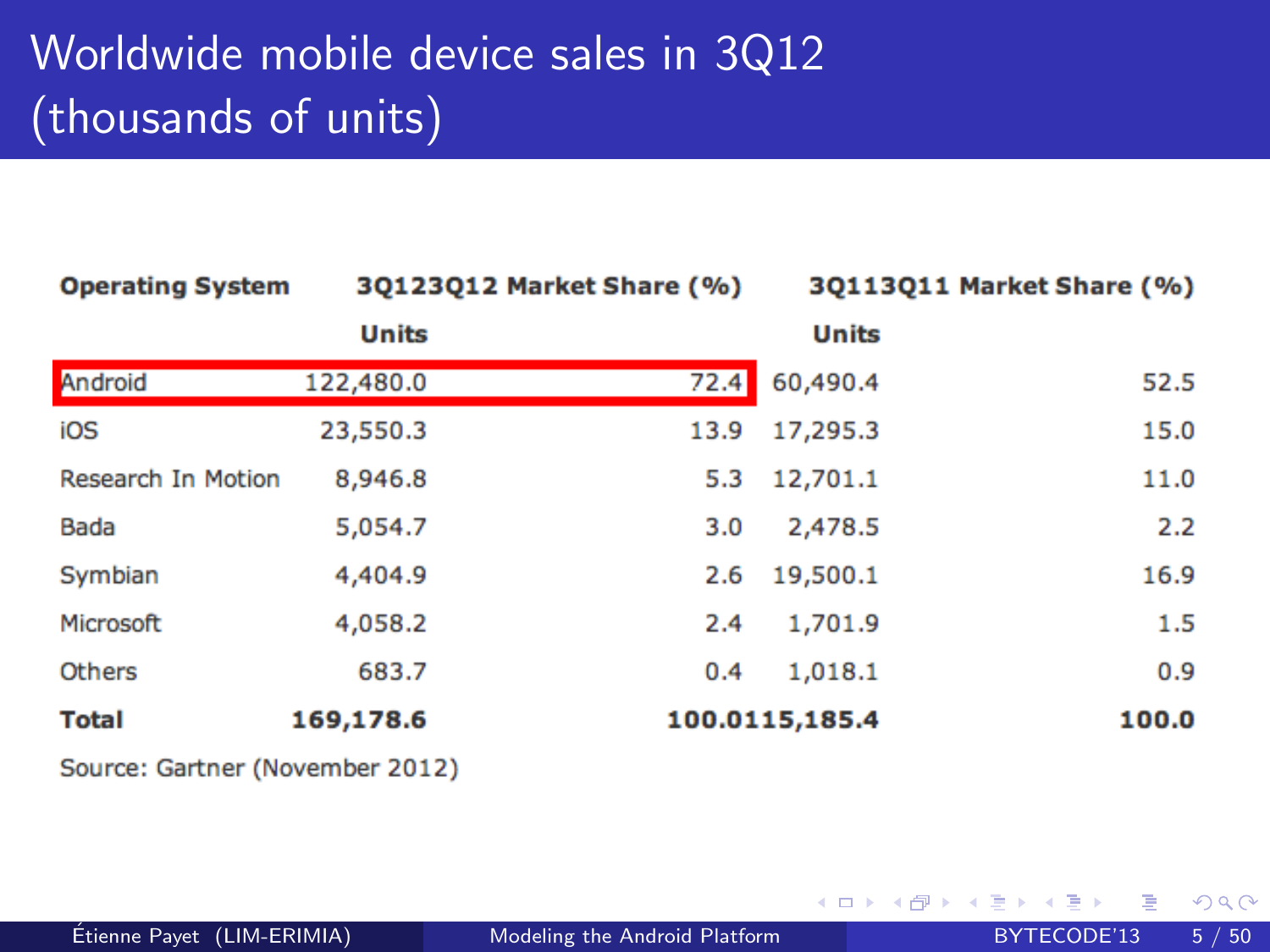### A language:

- **•** for developping applications for the Android OS,
- Java with an extended library for mobile and interactive applications,
- **•** based on an event-driven architecture.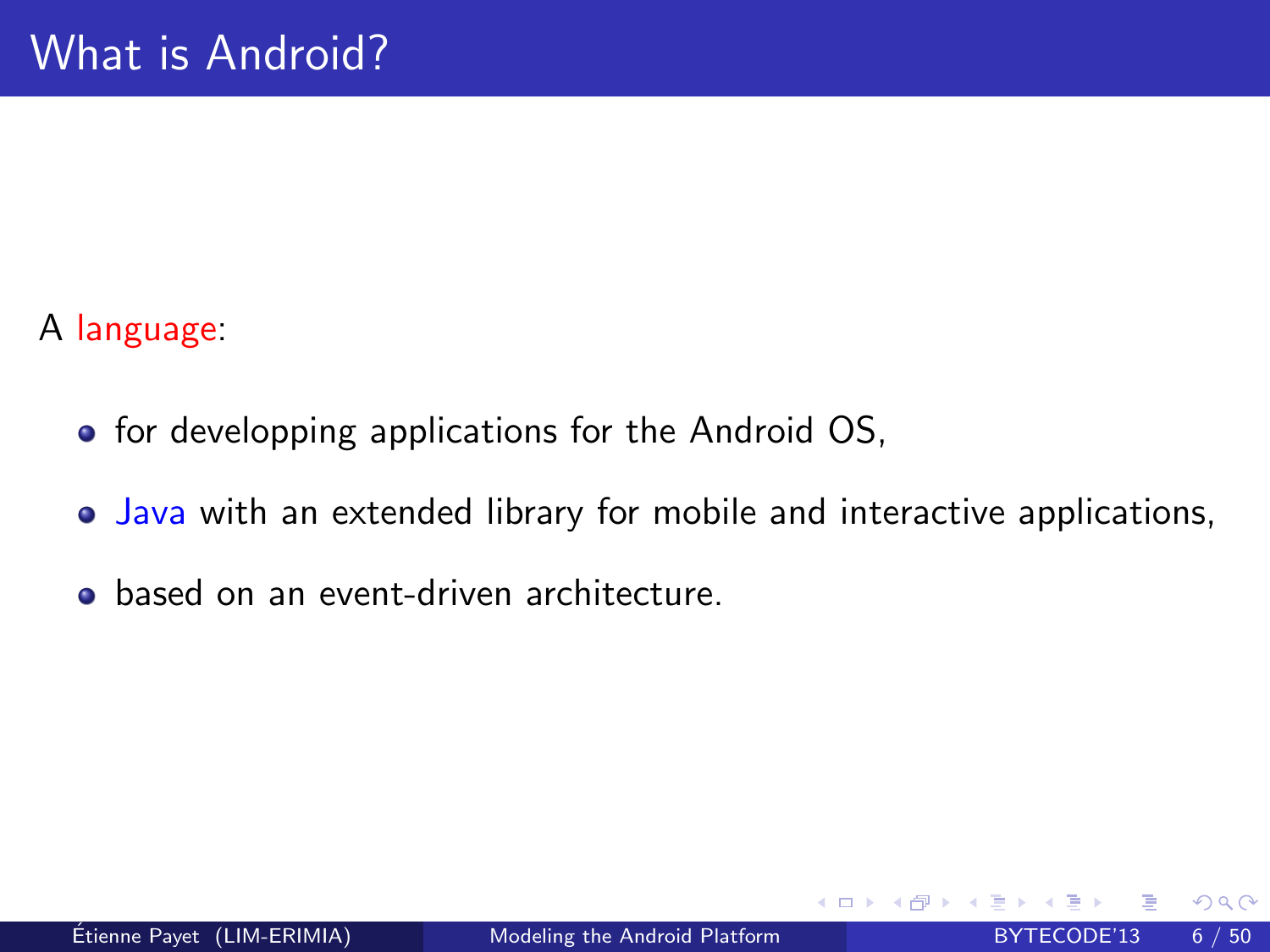### Building an Android application



(<http://developer.android.com/tools/building/index.html>)

 $\frac{1}{2}$  Etienne Payet (LIM-ERIMIA) [Modeling the Android Platform](#page-0-0) BYTECODE'13 7 / 50

4 0 8

э

- 4母 ト 4 ヨ ト 4 ヨ ト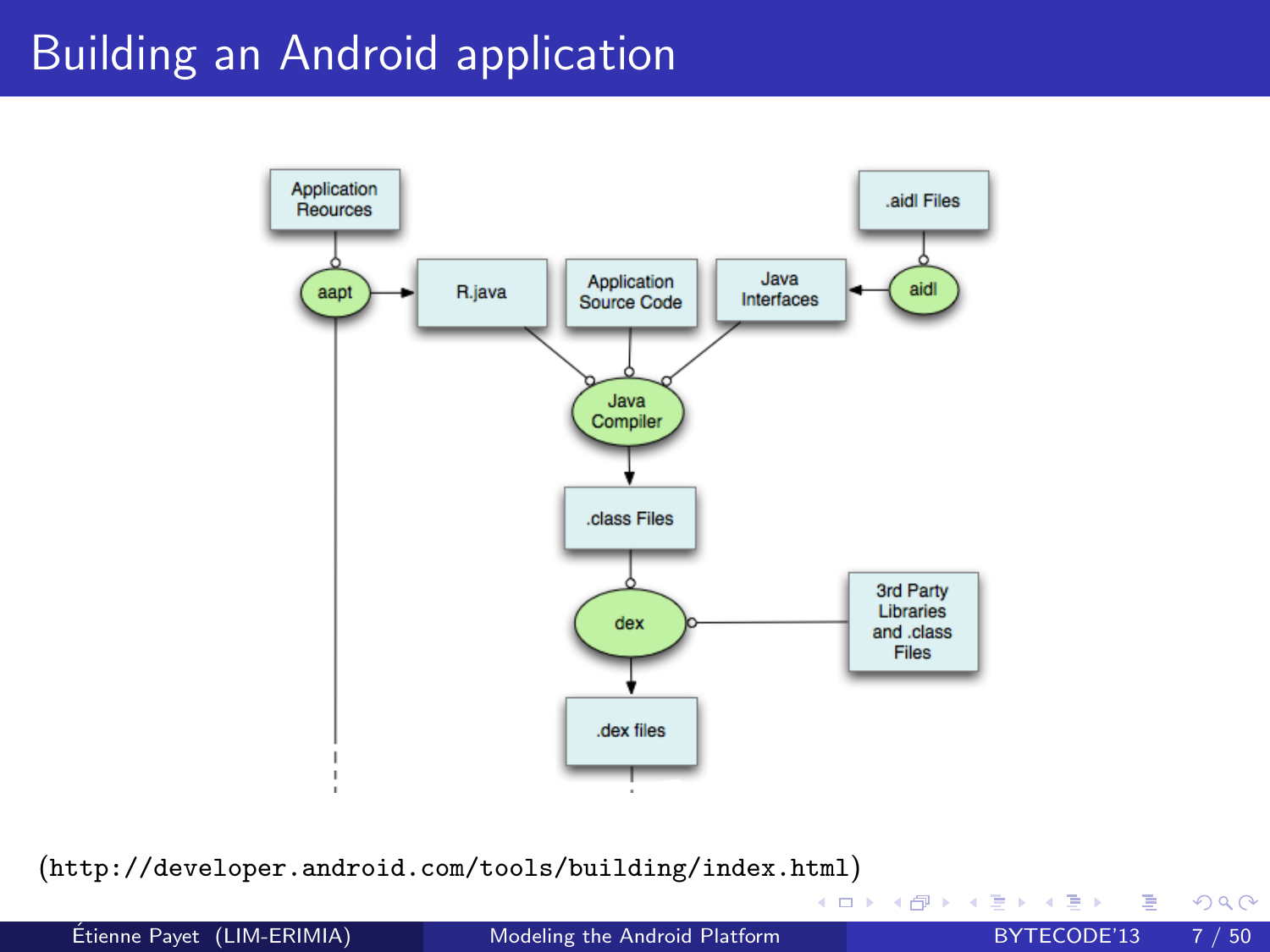- Their format is optimized for minimal memory usage: the design is driven by sharing of data,
- they contain Dalvik bytecode.
- o dex stands for Dalvik executable.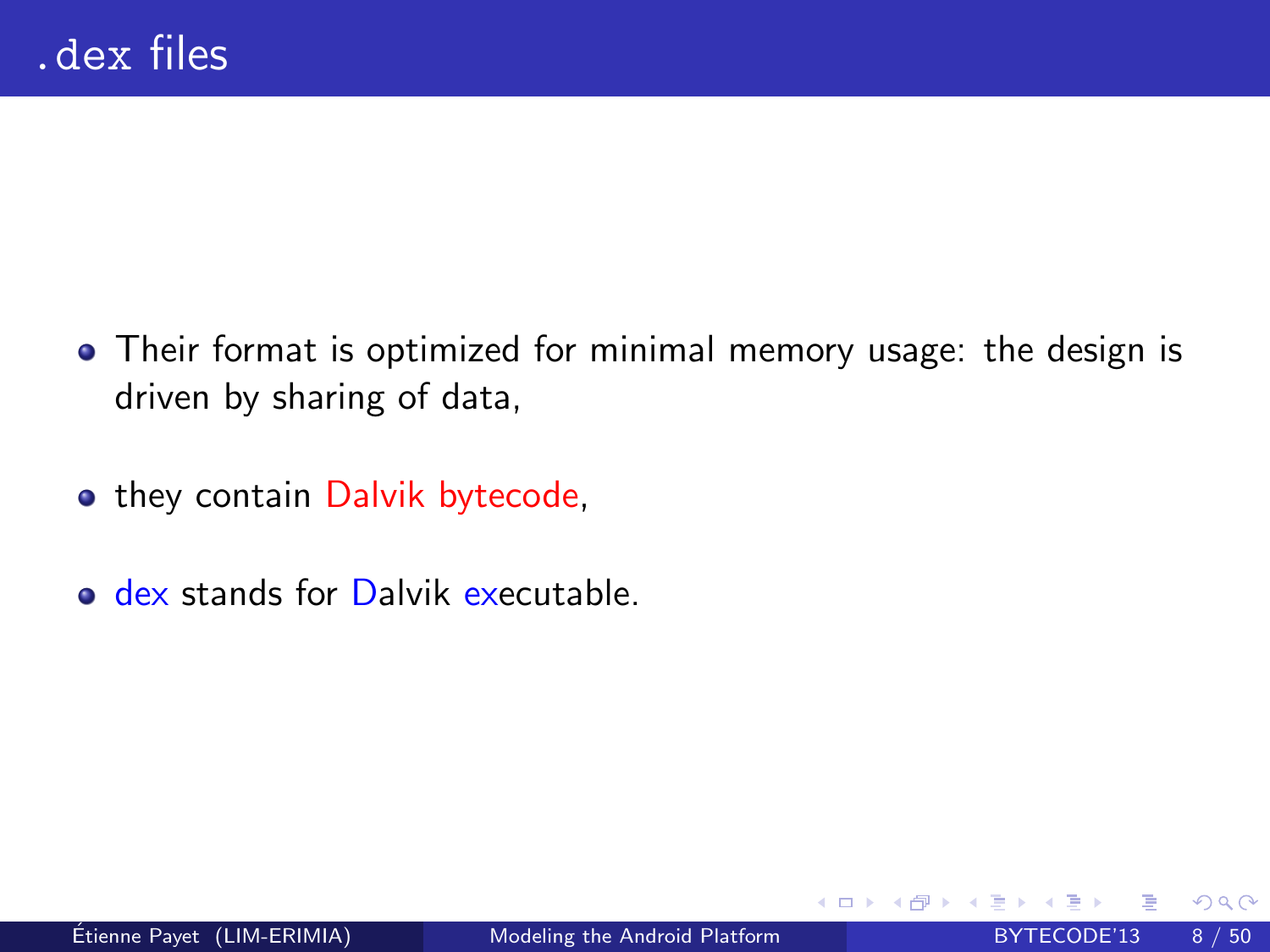- It is run by an instance of the Dalvik Virtual Machine (DVM),
- DVM  $\neq$  JVM (register-based vs stack-based),
- **•** register-based VMs are well-suited for devices with constrained processing power: on average, they are faster than stack-based VMs.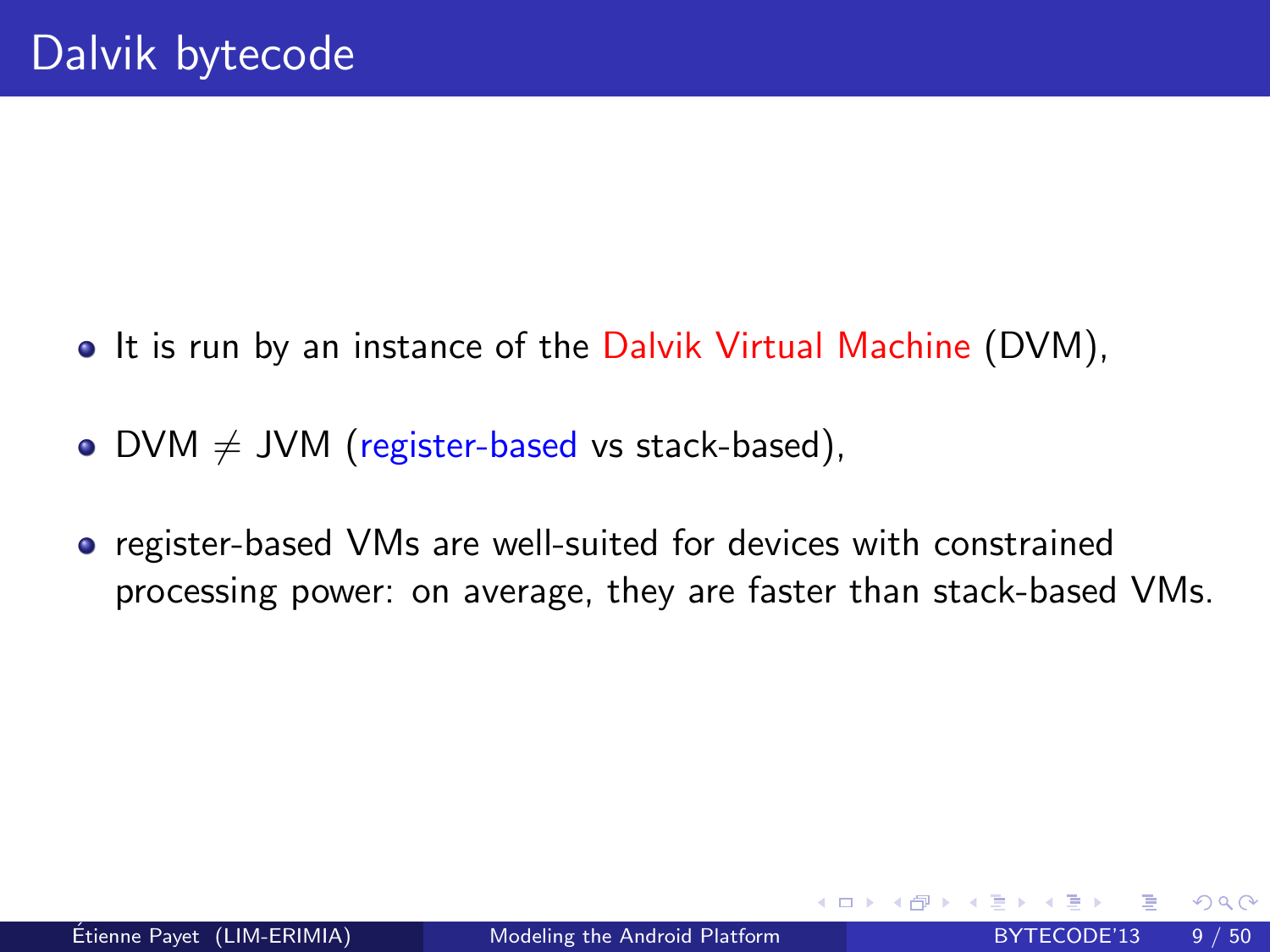- They can be downloaded from anywhere
	- Google play (official store),
	- Amazon, AppsApk.com, pandaapp, . . .
- They are not necessarily digitally signed.

 $\Rightarrow$  Reliability is a major concern for users and developers.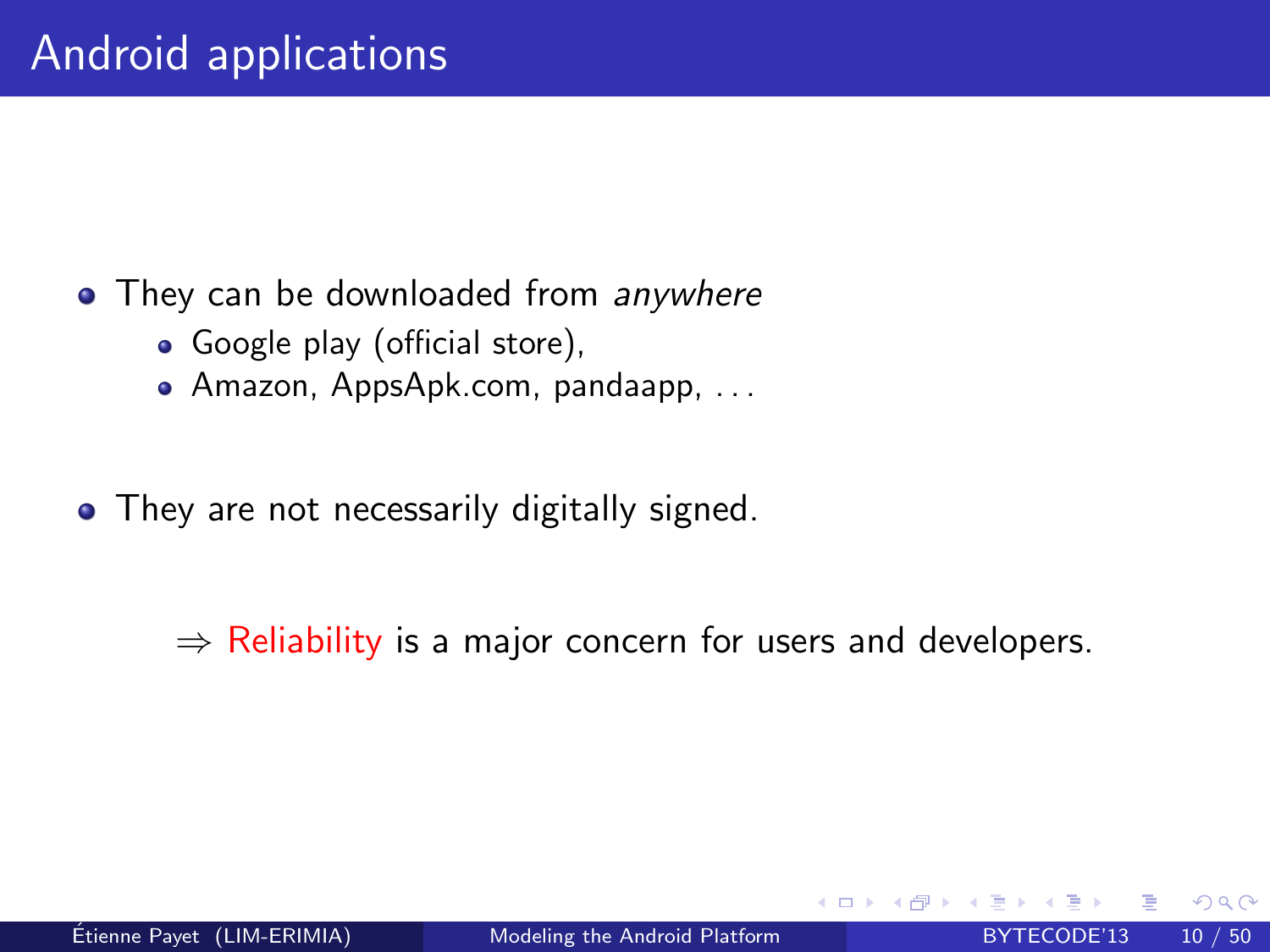| $\left $ d $\right $<br>贮 |  | <sup>1</sup> /3 press.pandasecurity.com/wo-content/uploads/2013/02/PandaLabs-Annual-Report-2012.odf |             |                              | press.pandasecurity.com/wp-content/uploads/2013/02/PandaLabs-Annual-Report-2012.pdf              | $\circ$<br>$c$ Lecteur |
|---------------------------|--|-----------------------------------------------------------------------------------------------------|-------------|------------------------------|--------------------------------------------------------------------------------------------------|------------------------|
| <b>Cost</b>               |  | Wikipédia Informations * Enseignement * Recherche * UR *                                            |             | Livres-Revues                | Divers <b>v</b>                                                                                  |                        |
|                           |  |                                                                                                     |             | <b>Mobile Phone Malware</b>  |                                                                                                  |                        |
|                           |  |                                                                                                     |             |                              | In fact, we learned that Google, tired of the malicious apps found on Play Store, has started    |                        |
|                           |  |                                                                                                     |             |                              | analyzing apps before putting them in their catalog in order to detect anomalous behavior.       |                        |
|                           |  |                                                                                                     |             |                              | According to their own sources, they have managed to reduce malicious app downloads by           |                        |
|                           |  |                                                                                                     | 40 percent. |                              |                                                                                                  |                        |
|                           |  |                                                                                                     |             |                              |                                                                                                  |                        |
|                           |  |                                                                                                     |             |                              | Unfortunately, despite these efforts, criminals continued to target the Android mobile           |                        |
|                           |  |                                                                                                     |             |                              | platform through apps not always accessible through Play Store. This was the case of             |                        |
|                           |  |                                                                                                     |             |                              | Bmaster, a remote access Troian (RAT) on the Android platform that tried to pass itself off      |                        |
|                           |  |                                                                                                     |             | as a legitimate application. |                                                                                                  |                        |
|                           |  |                                                                                                     |             |                              | We also saw Troians exclusively designed to steal data from infected devices: from call          |                        |
|                           |  |                                                                                                     |             |                              | and text message records to users' contact lists. Android is potentially exposed to far more     |                        |
|                           |  |                                                                                                     |             |                              | security risks than its biggest competitor (iPhone and its iOS), as it allows users to get their |                        |
|                           |  |                                                                                                     |             |                              | apps from anywhere their want. However, using the official Android marketplace is no             |                        |
|                           |  |                                                                                                     |             |                              | security quarantee either, as it has also been targeted by cyber-crooks luring users into        |                        |
|                           |  |                                                                                                     |             |                              | installing Trojans disquised as legitimate apps. Something which, by the way, has also           |                        |
|                           |  |                                                                                                     |             |                              | happened to Apple's App Store, but to a lesser extent than to Google's Play Store.               |                        |
|                           |  |                                                                                                     |             |                              |                                                                                                  |                        |
|                           |  |                                                                                                     |             |                              |                                                                                                  |                        |
|                           |  |                                                                                                     |             |                              |                                                                                                  |                        |

#### 2012 at a glance

ned primarily for mobile phones. Over the last few months, as a mobile browser alternative on Android smartphones. als to trick users. In the latest attack, criminals offered the than Google's Play store. However, installing the application and also a Trojan that sent SMS messages to premium-rate

attempted to pass themselves off as popular mobile apps, in d with a legitimate version of the Opera Mini mobile browser nothing was wrong as they could simply use the real software



**FIG.02, 500 MILLION ANDROID DEVICES NOW ACTIVATED.** 

Why is Android the most targeted mobile platform? Well, this is due to a number of reasons: Firstly, Android allows its users to get their apps from anywhere they want. They don't necessarily have to go to the official store, nor must applications be digitally signed as with iOS. Secondly, cyber-crooks would have never set their eyes on this platform if it weren't for the large number of users it has. In June, Google announced that 400 million Android devices had been activated, a figure that reached 500 million at the beginning of September, with 1.3 million activations per day.

(ロ) (同)

E

 $QQ$ 

**PANDA**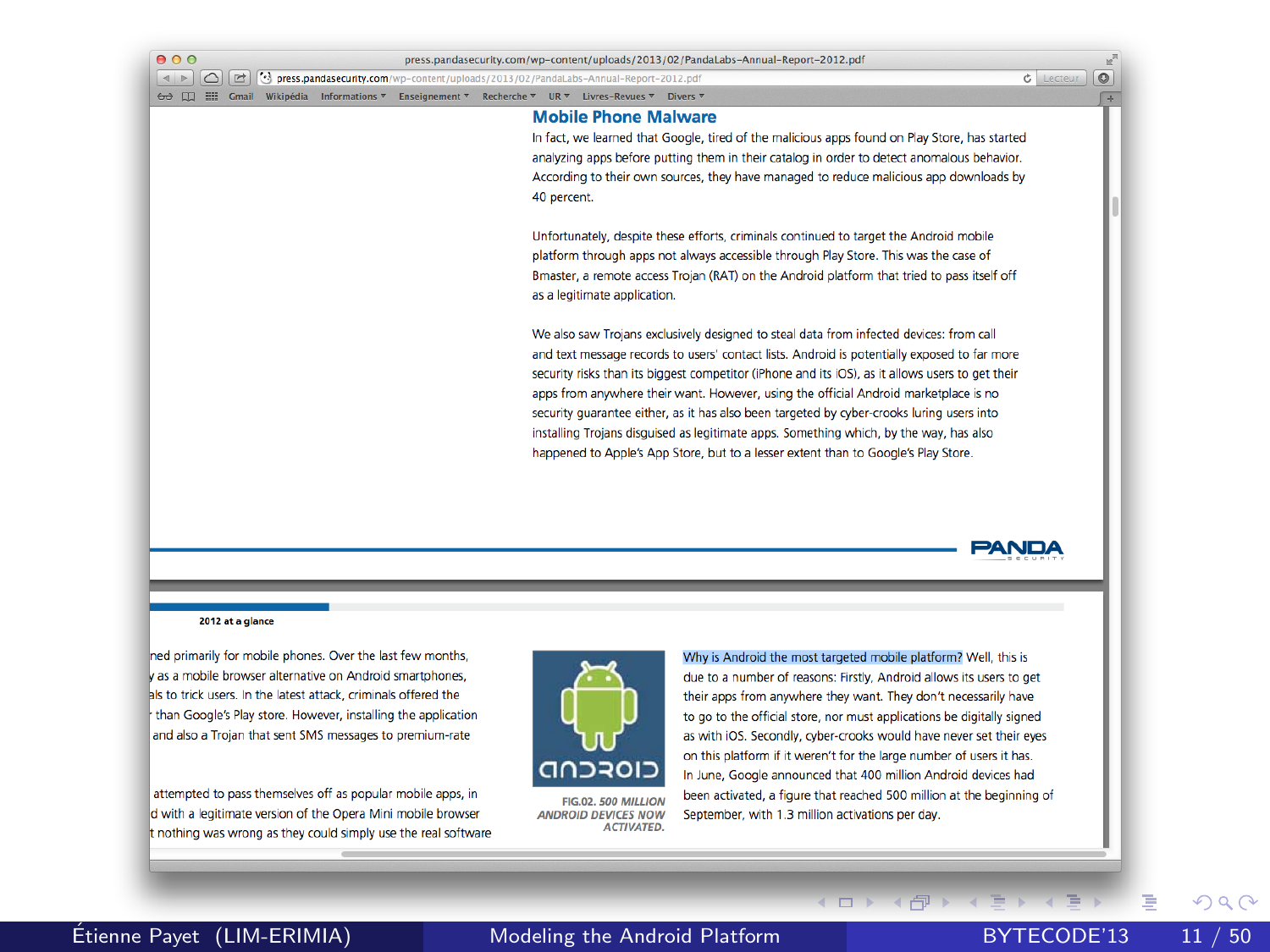For finding

• malicious code (e.g., security and privacy vulnerabilities)

**o** bugs

4 0 8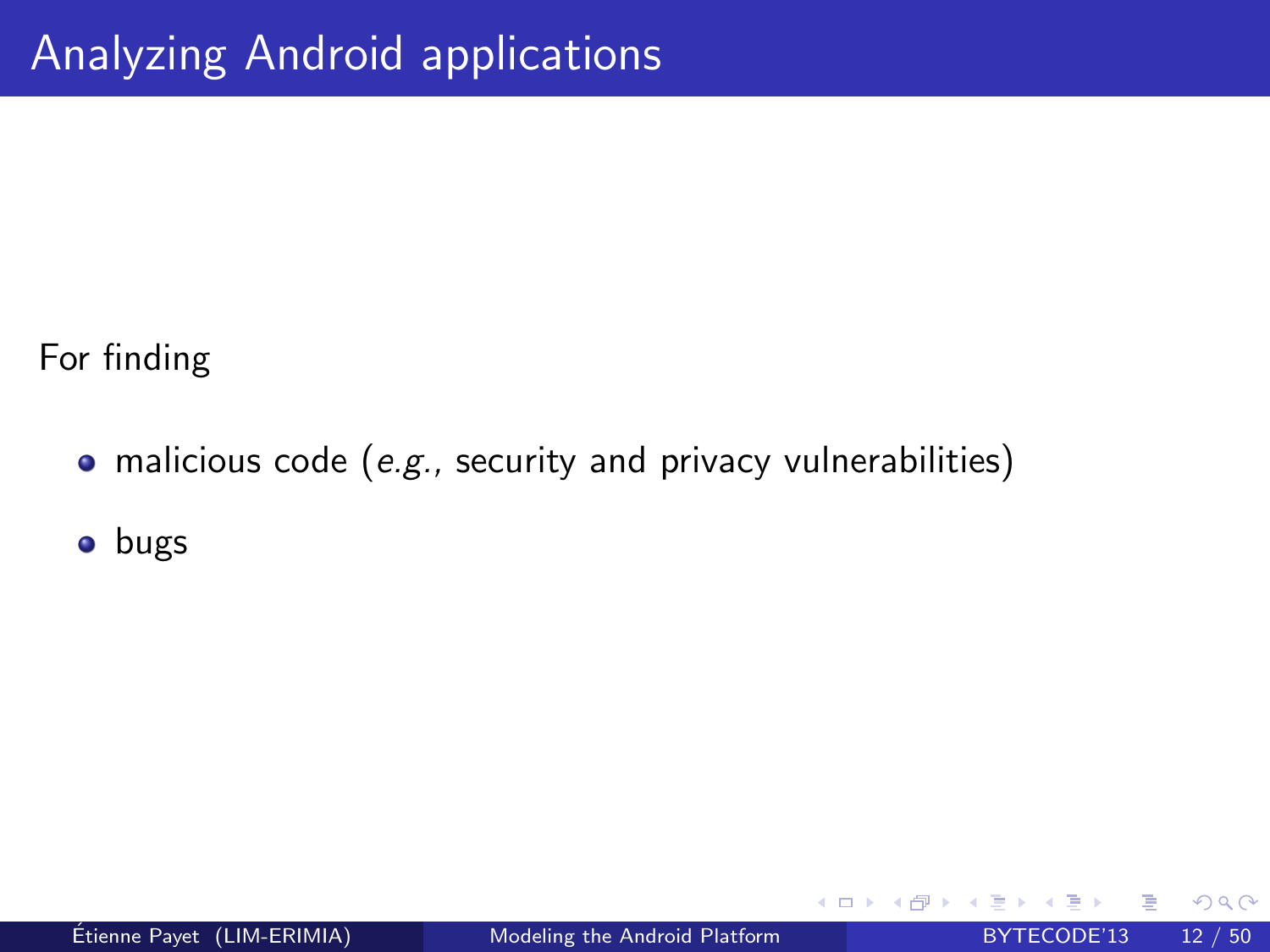"Google has started analyzing apps before putting them in their catalog in order to detect anomalous behavior. According to their own sources, they have managed to reduce malicious app downloads by 40 percent."

<span id="page-12-0"></span>(PandaLabs Annual Report 2012)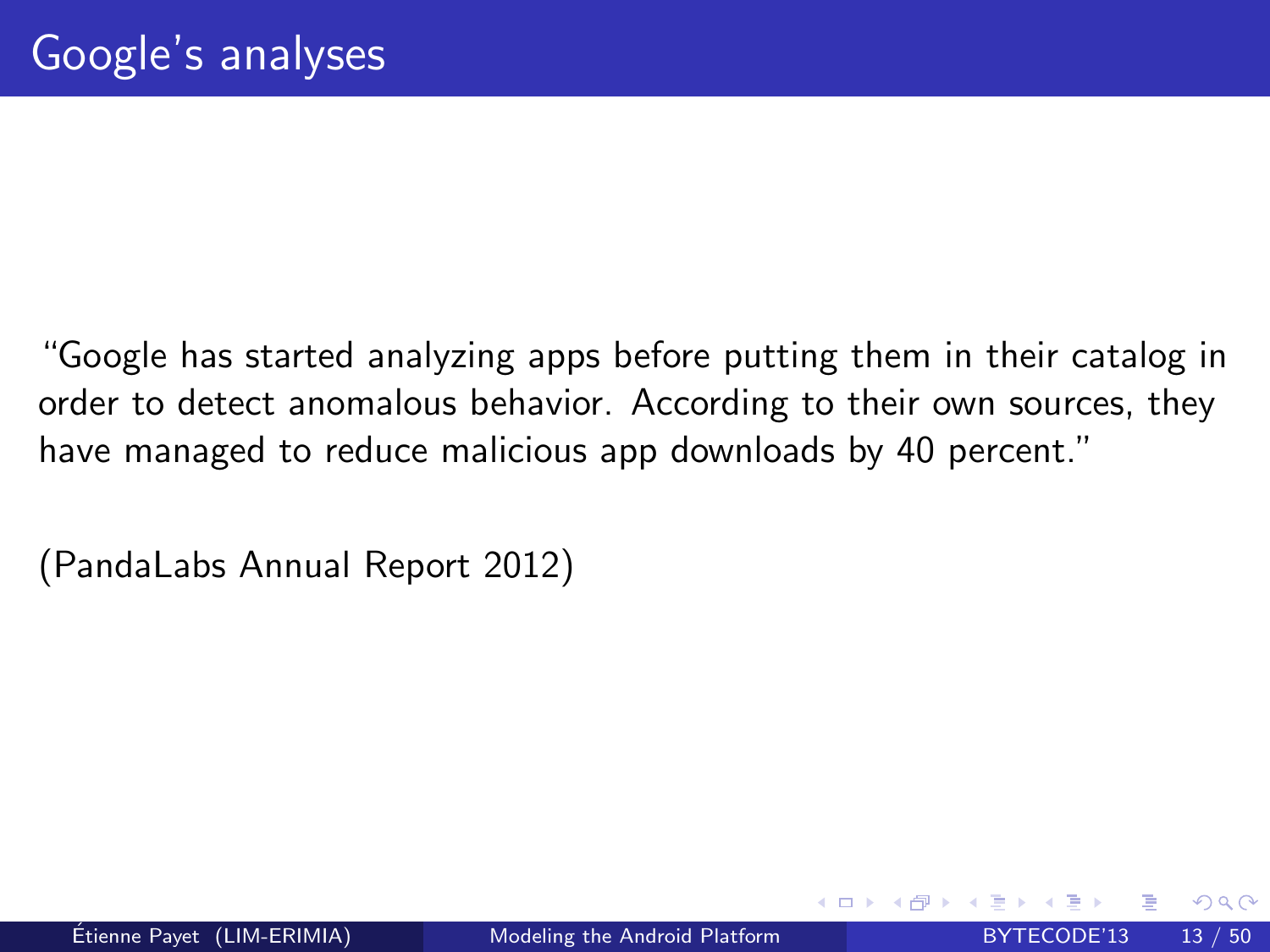## Static analyses for finding security/privacy vulnerabilities

- Barrera, Kayacik, van Oorschot, Somayaji. A methodology for empirical analysis of permission-based security models and its application to Android. Proc. of CCS'10.
- Chin, Felt, Greenwood, Wagner. Analyzing inter-application communication in Android. Proc. of MobiSys'11.
- Enck, Octeau, McDaniel, Chaudhuri. A study of Android application security. Proc. of SEC'11.
- Felt, Chin, Hanna, Song, Wagner. Android permissions demystified. Proc. of CCS'11.
- Fuchs, Chaudhuri, Foster. *SCanDroid: Automated security* certification of Android applications. Draft, 2009.
- Kim, Yoon, Yi, Shin. ScanDal: Static analyzer for detecting privacy leaks in Android applications. MoST'12.
- Wognsen, Karlsen. Static analysis of Dalvik bytecode and reflection in Android. Master's thesis, Aalborg Universit[y,](#page-12-0) [20](#page-14-0)[1](#page-12-0)[2.](#page-13-0)

<span id="page-13-0"></span>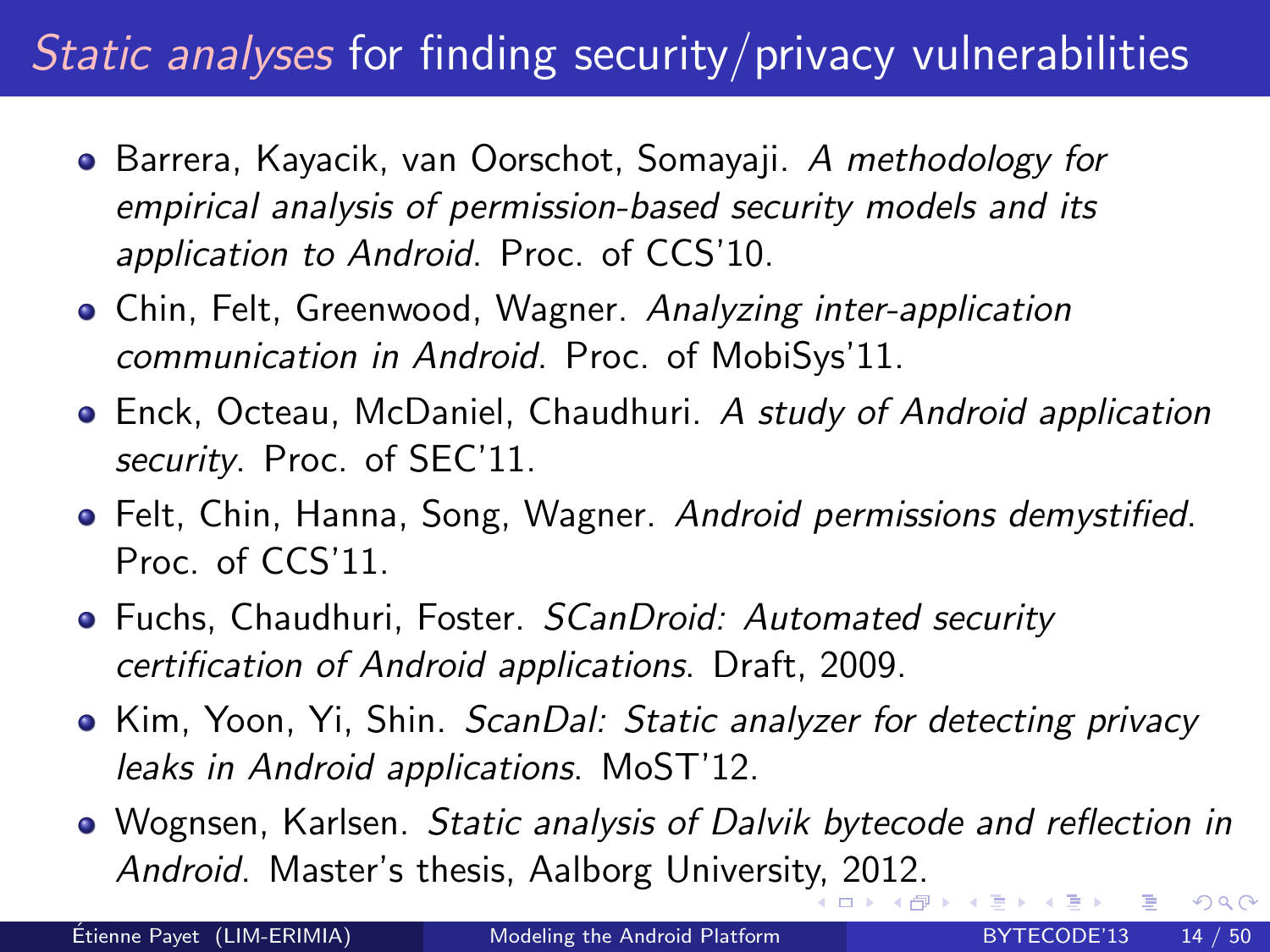- Klocwork. <http://www.klocwork.com>.
- <span id="page-14-0"></span>Payet, Spoto. Static analysis of Android programs. Information & Software Technology, 2012.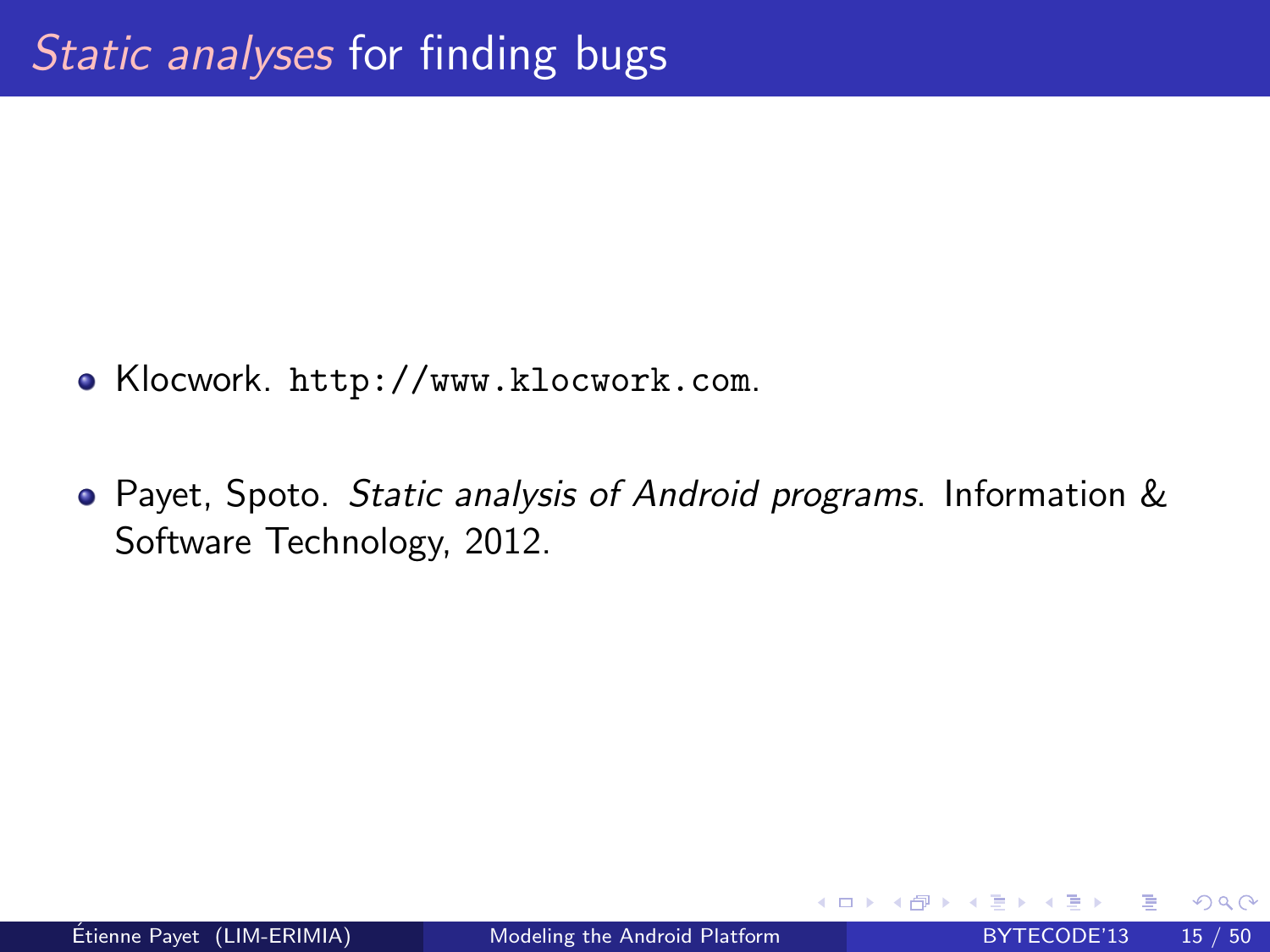## Dynamic analyses for finding security vulnerabilities

- **Bugiel, Davi, Dmitrienko, Fischer, Sadeghi, Shastry.** Towards taming privilege-escalation attacks on Android. Proc. of NDSS'12.
- **•** Dietz, Shekhar, Pisetsky, Shu, Wallach. *QUIRE: Lightweight* provenance for smart phone operating systems. Proc. of USENIX Security Symposium. 2011.
- **•** Enck, Gilbert, Chun, Cox, Jung, McDaniel, Sheth. TaintDroid: An information-flow tracking system for realtime privacy monitoring on smartphones. Proc. of OSDI'10.
- Felt, Wang, Moshchuk, Hanna, Chin. Permission redelegation: Attacks and defenses. Proc. of USENIX Security Symposium. 2011.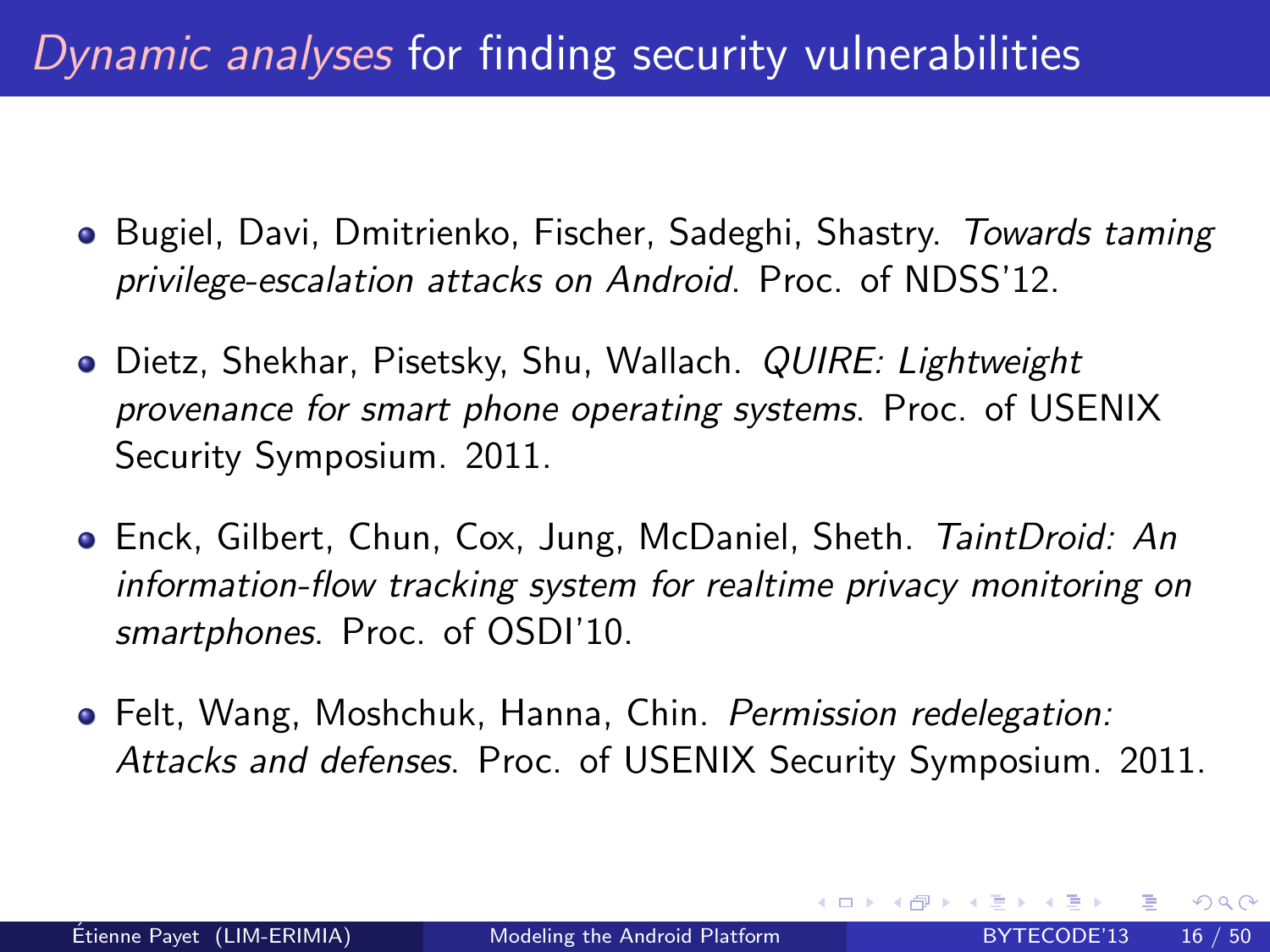• Jeon, Micinski, Foster. SymDroid: Symbolic execution for Dalvik bytecode. Submitted, July 2012.

 $\leftarrow$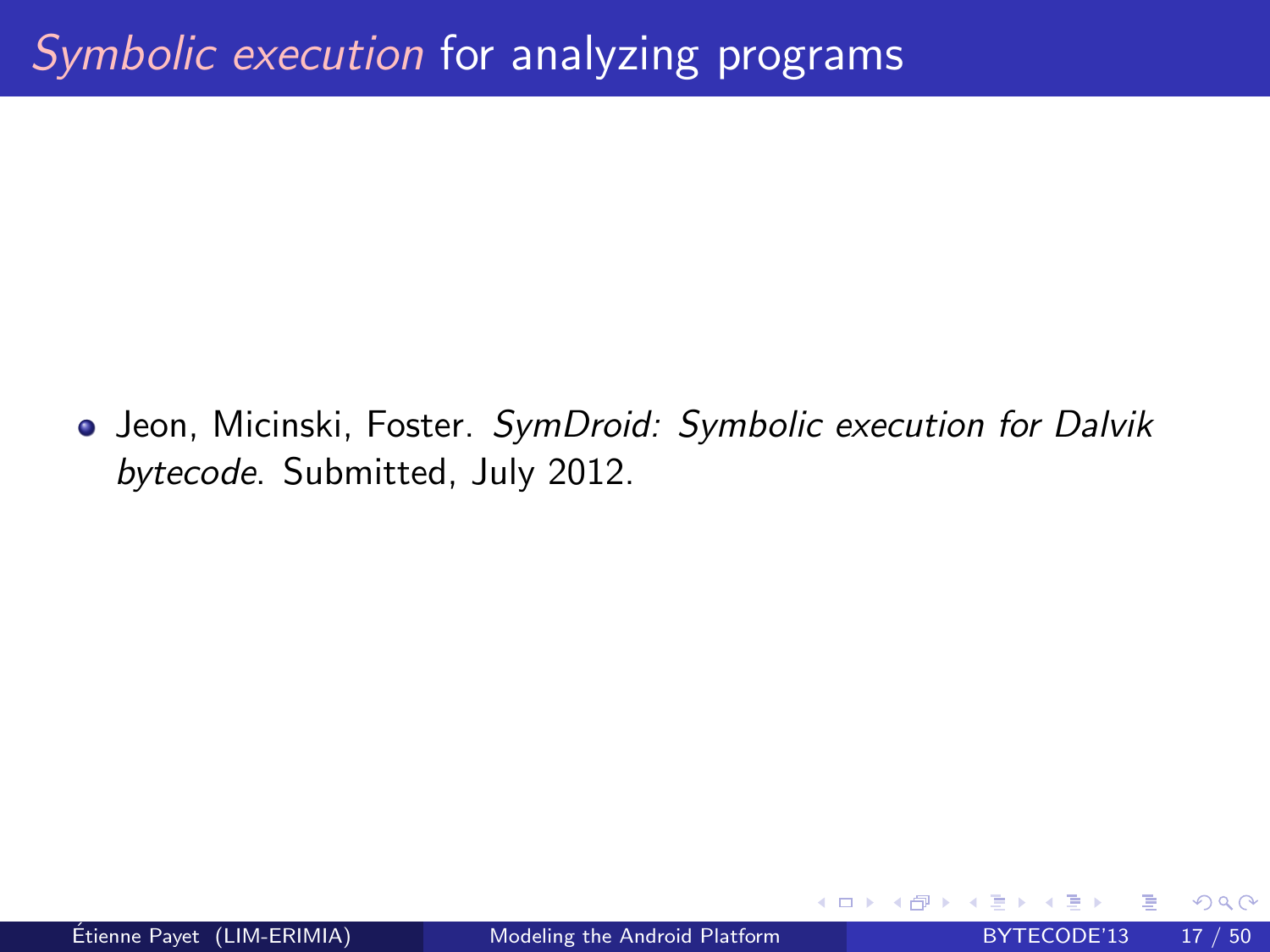$\bullet$  Dalvik  $\neq$  Android

• Some of these analyses rely on a formal operational semantics for Dalvik.

• But none of them provide a formal semantics for key specific features of the Android platform.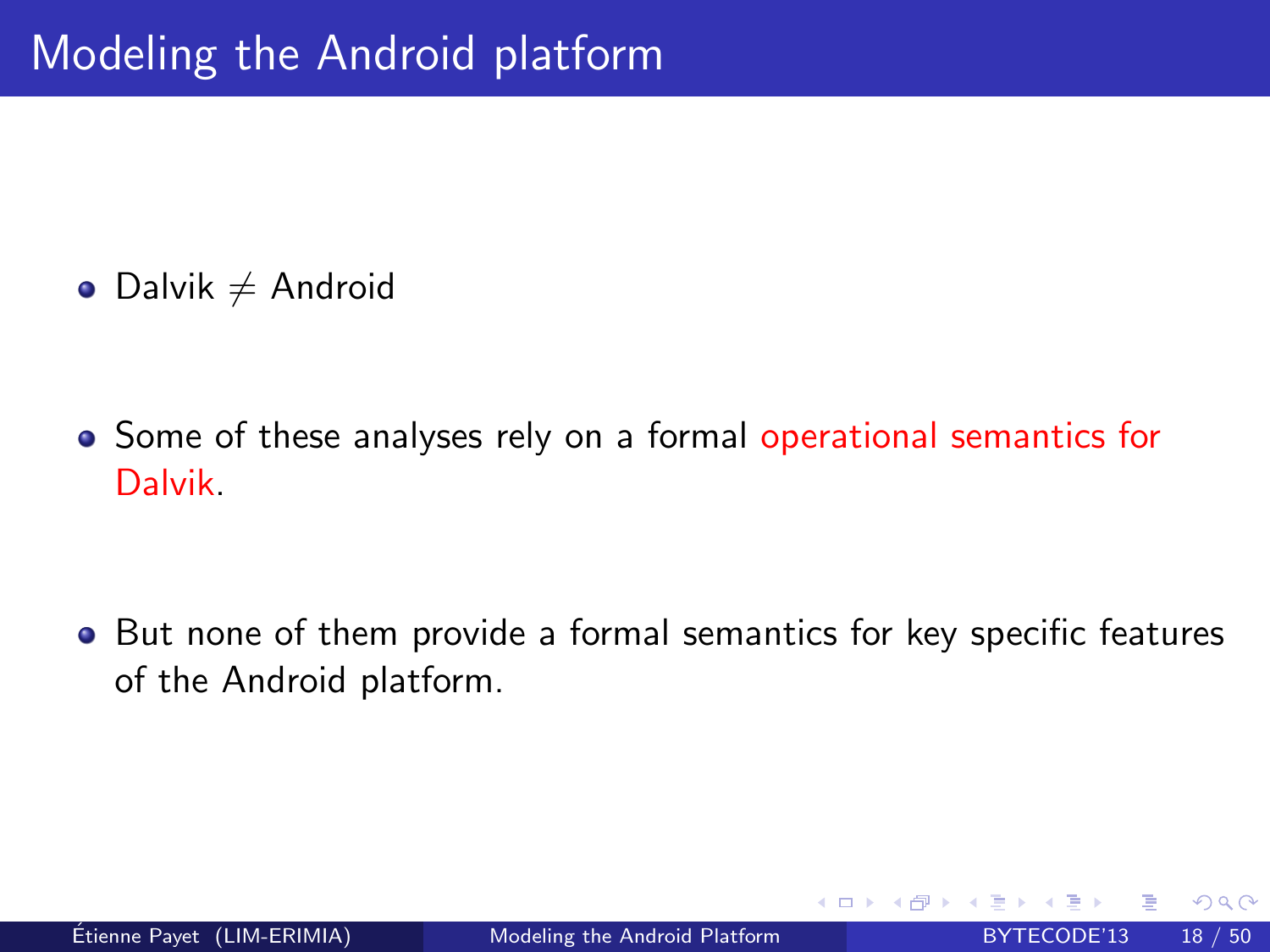### **[Analyzing Android applications](#page-2-0)**

### 2 [Operational semantics for Dalvik](#page-18-0)

### [Designing an operational semantics for Android](#page-25-0)

### **[Conclusion](#page-46-0)**

<span id="page-18-0"></span>4 0 8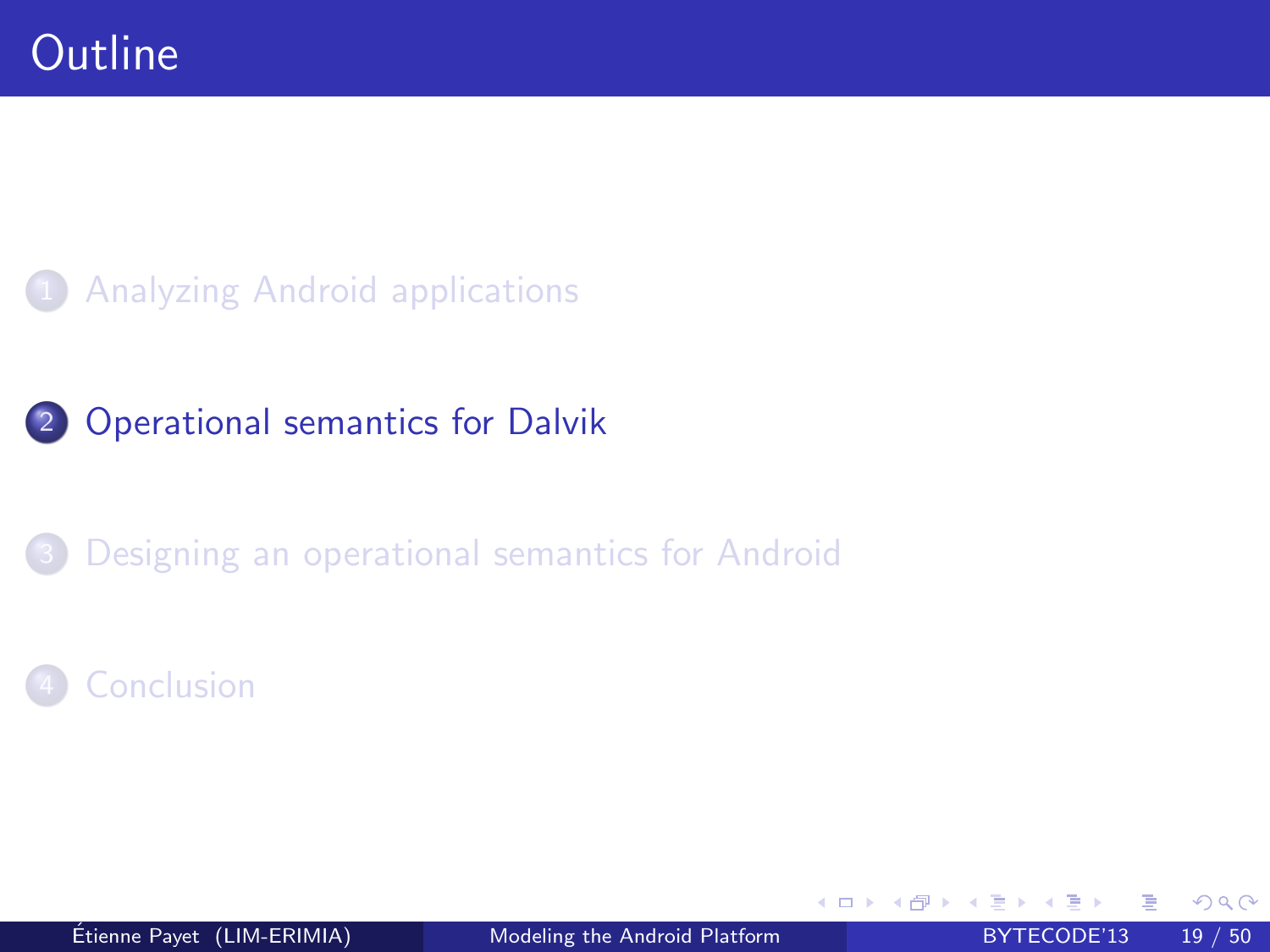- Each method has a fresh set of registers.
- Invoked methods do not affect the registers of invoking methods.

 $\leftarrow$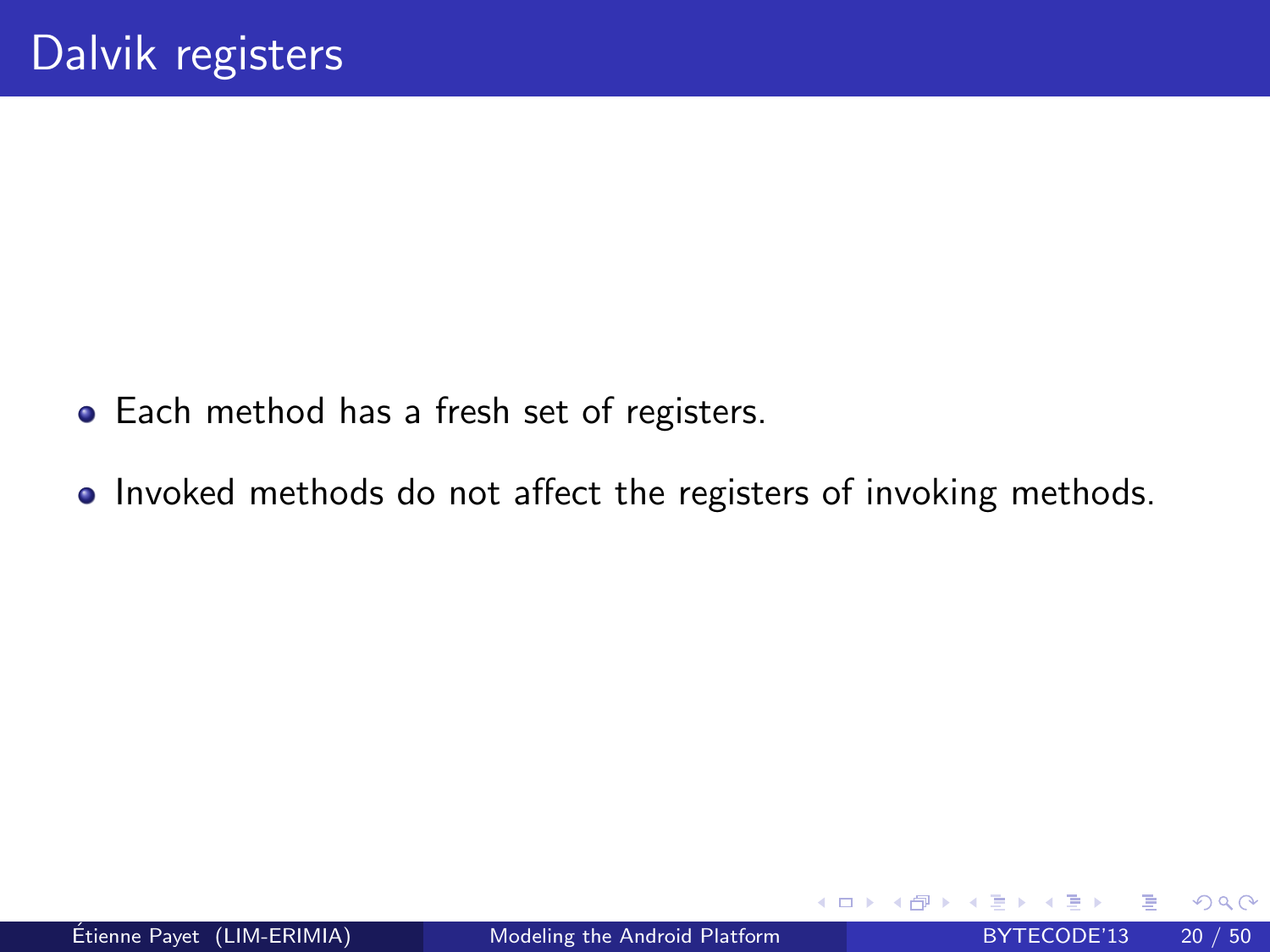### Dalvik instructions

- Move between registers (move, move-object, move-wide, . . . ),
- constants to registers (const, const/4, const/16,  $\dots$ ),
- $\bullet$  operations on int, long, float, double (add-int, sub-int, ...),
- instance creation (new-instance),
- read/write member fields (iget, iput,  $\dots$ ),
- $\bullet$  read/write static fields (sget, sput, ...),
- array manipulation (new-array, array-length, . . . ),
- $\bullet$  read/write array elements (aget, aput, ...),
- $\bullet$  execution control (goto, if-eq, if-lt, ...),
- method invocation (invoke-virtual, invoke-super, . . . ),
- o setting the result value (return-void, return, ...),
- $\bullet$  getting the result value (move-result, move-result-object, ...),
- $\bullet$   $\cdot$   $\cdot$   $\cdot$

 $200$ 

**イロト イ部ト イミト イミト**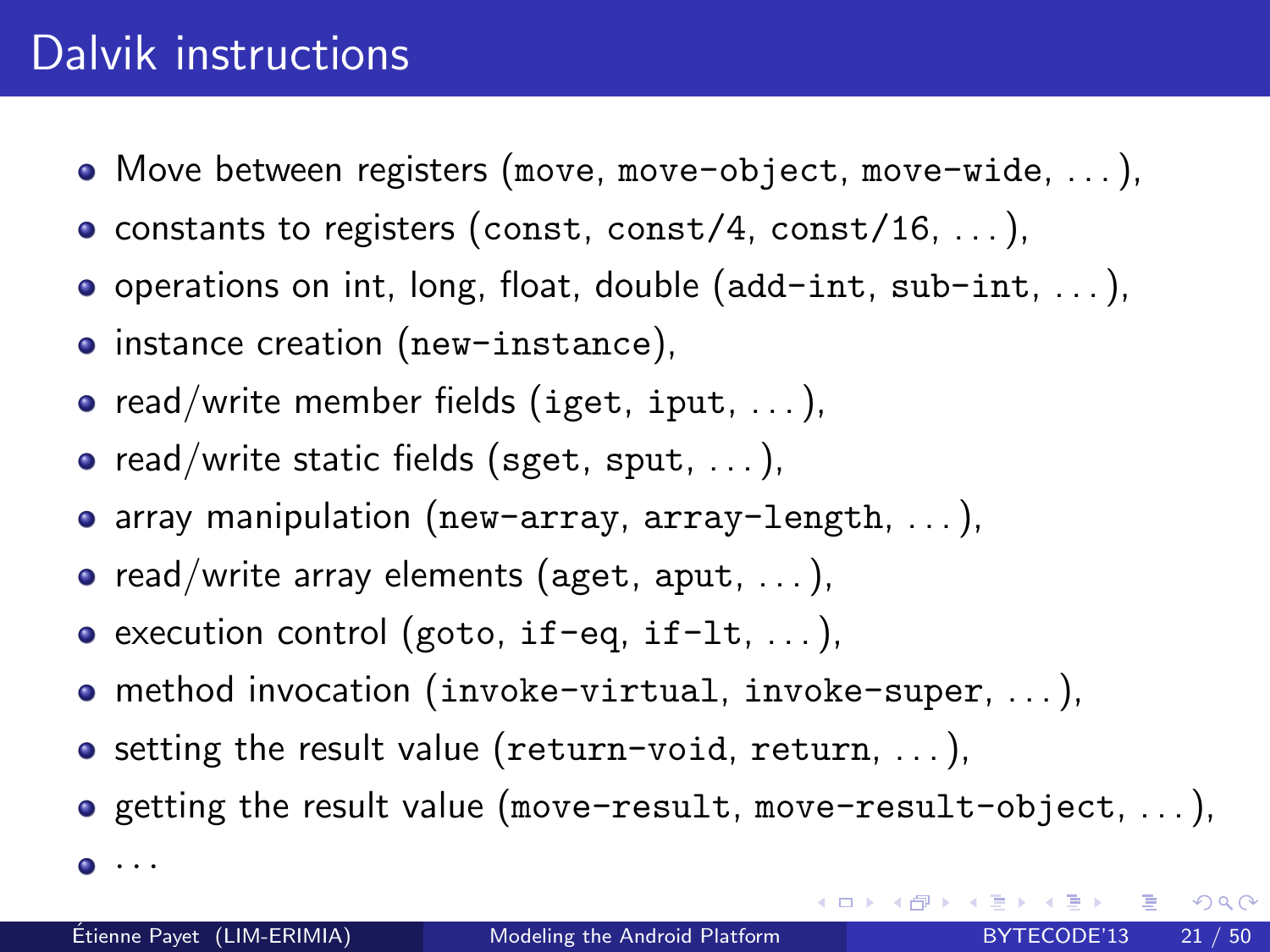## Example (smali syntax)

```
.class public LFactorial;
.super Ljava/lang/Object;
.method public static factorial(I)I
    .registers 2
   const/4 v0, 1
   if-lez v1, :end
   sub-int v0, v1, v0
   invoke-static {v0}, LFactorial;->factorial(I)I
   move-result v0
   mul-int v0, v1, v0
   :end
   return v0
.end method
```
 $2990$ 

 $\left\{ \begin{array}{ccc} \square & \rightarrow & \left\langle \begin{array}{ccc} \square & \vee & \vee & \square & \vee & \vee & \square & \vee \end{array} \right. & \square & \rightarrow & \left\langle \begin{array}{ccc} \square & \vee & \vee & \vee & \square & \vee \end{array} \right. & \square & \rightarrow & \left\langle \begin{array}{ccc} \square & \vee & \vee & \vee & \vee \end{array} \right. & \square \end{array} \right. \end{array}$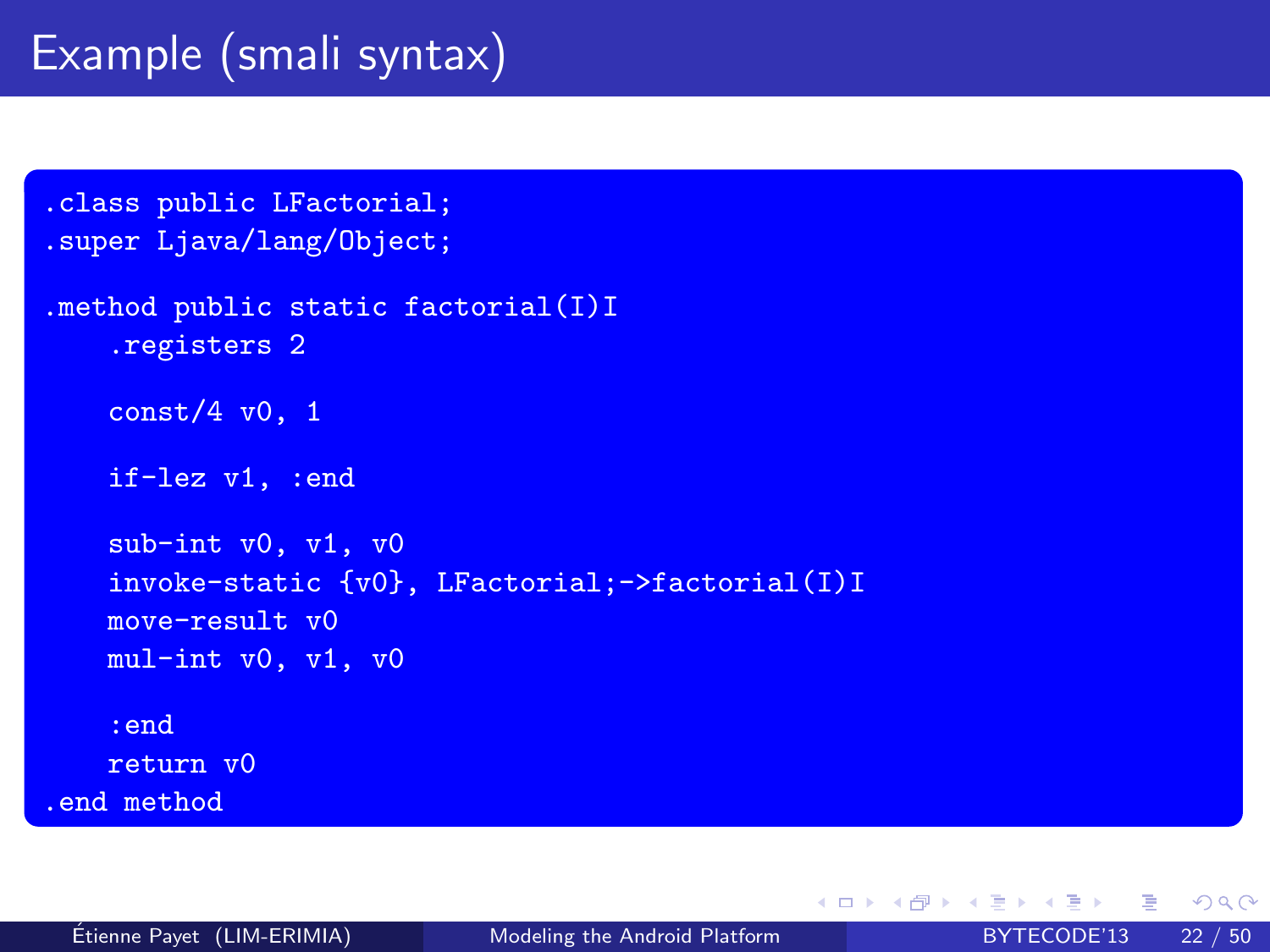Operational semantics for the whole Dalvik

[WK12] Wognsen, Karlsen. Static analysis of Dalvik bytecode and reflection in Android. Master's thesis, Aalborg University, 2012.

$$
\frac{m.\text{instructionAt}(pc) = \text{move } r_1 \ r_2}{\langle S, H, \langle m, pc, R \rangle :: SF \rangle \Rightarrow \langle S, H, \langle m, pc + 1, R[r_1 \mapsto R(r_2)] \rangle :: SF \rangle}
$$

S is a static heap,  $H$  is a heap,  $SF$  is a call stack m is a method,  $R \in \text{Register} \rightarrow \text{Value}$  is a set of local registers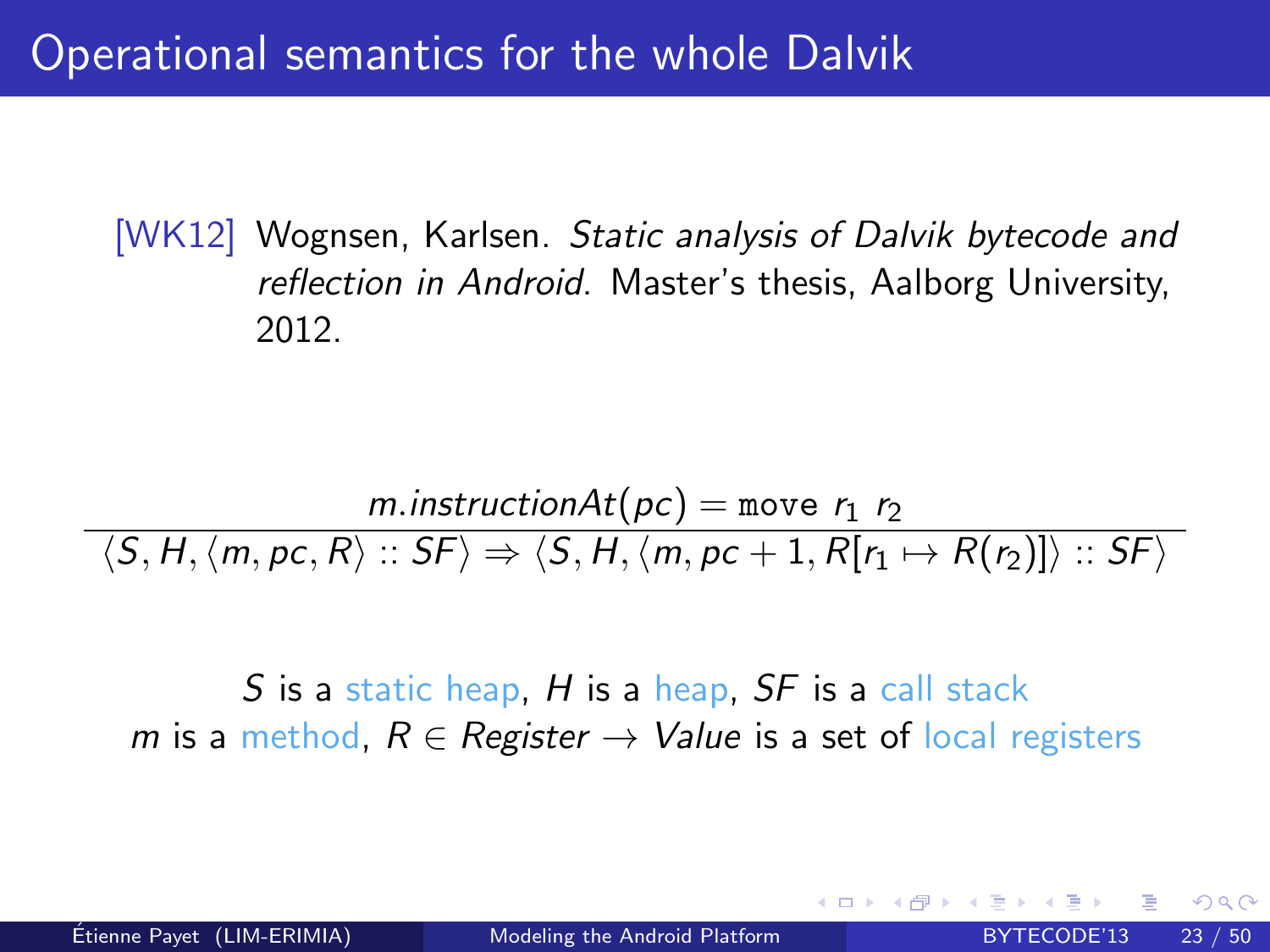They consist of a small set of instructions into which Dalvik can be easily translated.

### Dalvik Core:

Kim, Yoon, Yi, Shin. ScanDal: Static analyzer for detecting privacy leaks in Android applications. MoST'12.

### $\bullet$   $\mu$ -Dalvik:

Jeon, Micinski, Foster. SymDroid: Symbolic execution for Dalvik bytecode. Submitted, July 2012.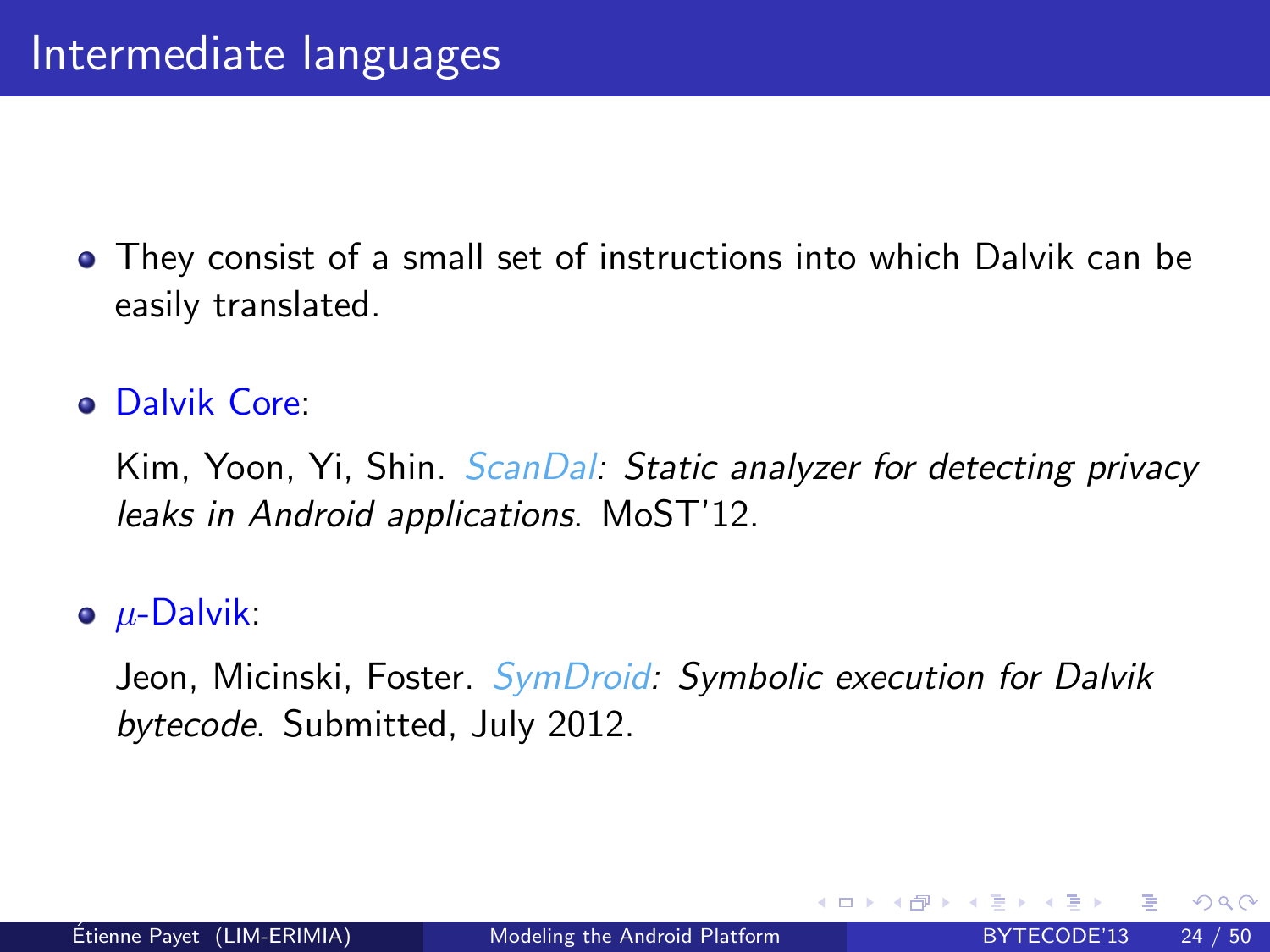•  $\mu$ -Dalvik operational semantics constructs a path condition  $\phi$  which records which conditional branches have been taken thus far:

$$
\pi = (\Sigma[\![r_1]\!] \trianglelefteq \Sigma[\![r_2]\!])
$$
\n
$$
\phi_t = \pi \wedge \Sigma.\phi \qquad \text{SAT}(\phi_t)
$$
\n
$$
\langle \Sigma, \text{if } r_1 \leq r_2 \text{ then } pc_t \rangle \Rightarrow \Sigma[\phi \mapsto \phi_t, \ pc \mapsto pc_t]
$$

 $\bullet$   $\mu$ -Dalvik provides an instruction for checking a property of interest:

$$
\frac{\neg \text{SAT}(\neg \Sigma \llbracket r \rrbracket)}{\langle \Sigma, \text{assert } r \rangle \Rightarrow \Sigma[\text{pc} \mapsto \text{pc} + 1]}
$$

つひひ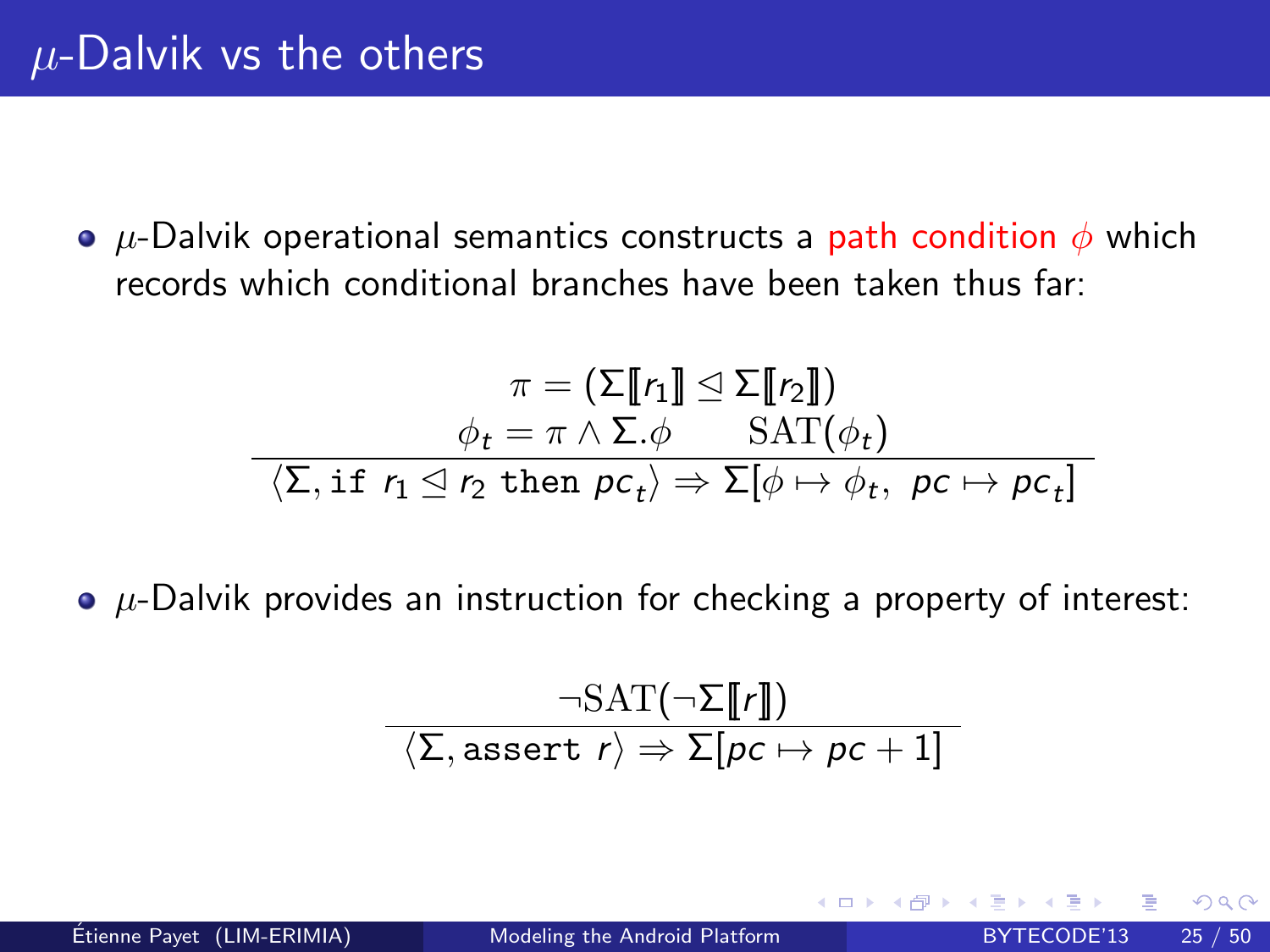**[Analyzing Android applications](#page-2-0)** 

**[Operational semantics for Dalvik](#page-18-0)** 

3 [Designing an operational semantics for Android](#page-25-0)

**[Conclusion](#page-46-0)** 

 $\acute{E}$ tienne Payet (LIM-ERIMIA) [Modeling the Android Platform](#page-0-0) BYTECODE'13 26 / 50

4 0 8

<span id="page-25-0"></span>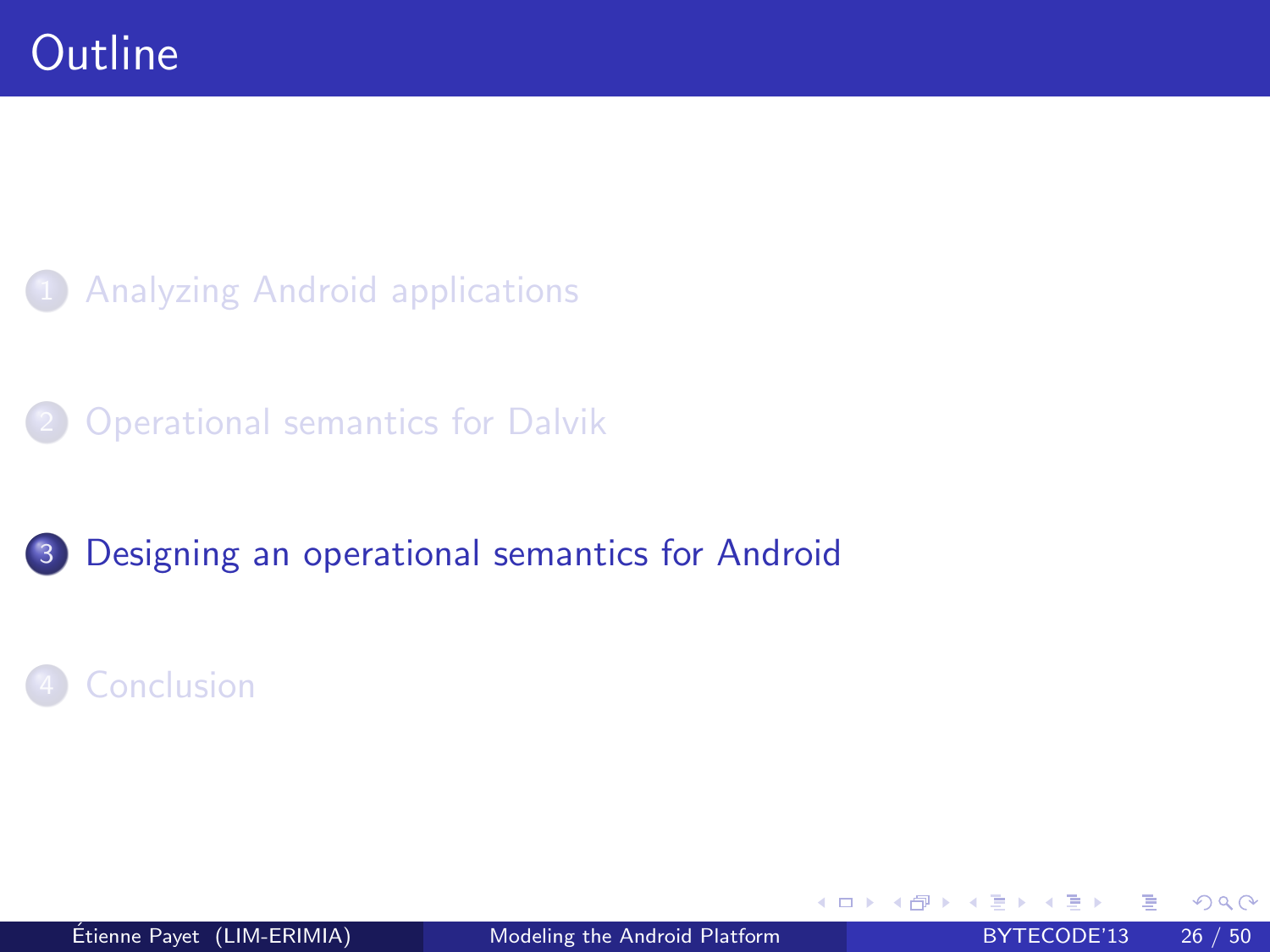Provide a formal basis for the development of analyses that consider the complex flow of information inside Android applications, that usually consist of interacting components.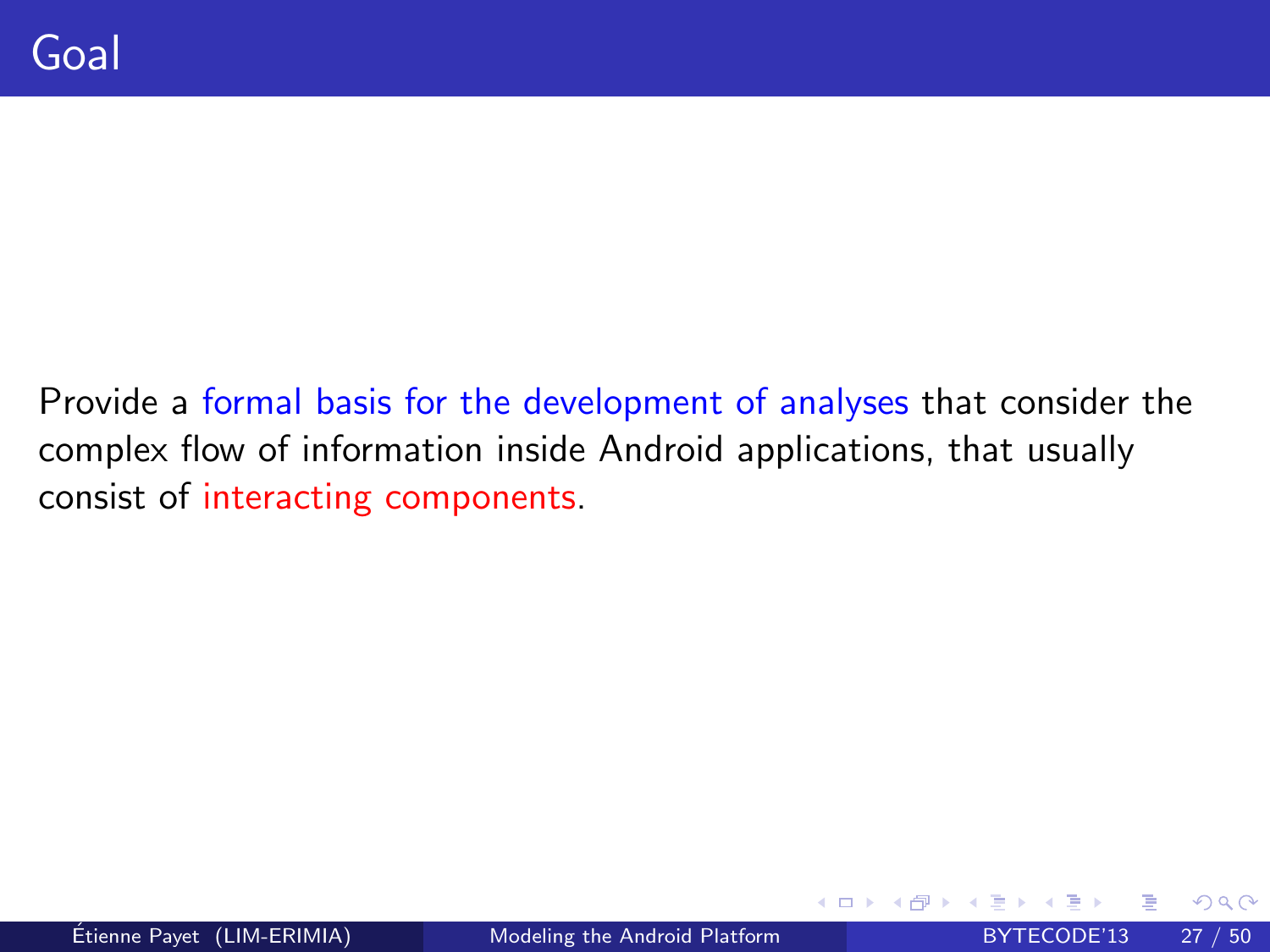(Activities) single screens with a visual user interface (Services) background operations with no interaction with the user (Content providers) data containers such as databases (Broadcast receivers) objects reacting to broadcast messages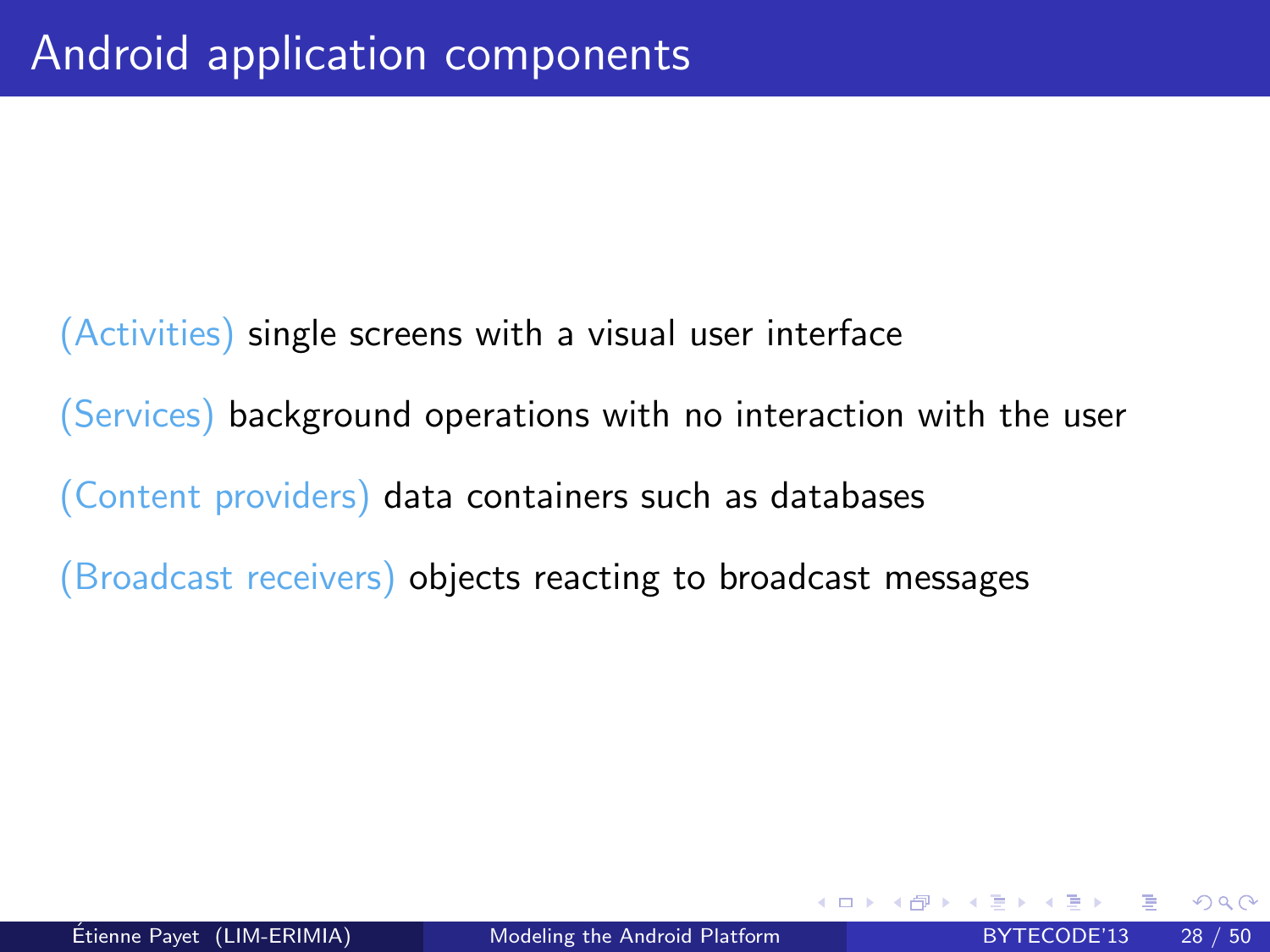- Each type of component has a distinct lifecycle that defines how the component changes state.
- A component can invoke another component, but component invocation  $\neq$  method invocation.
- A component is a possible entry point into the program.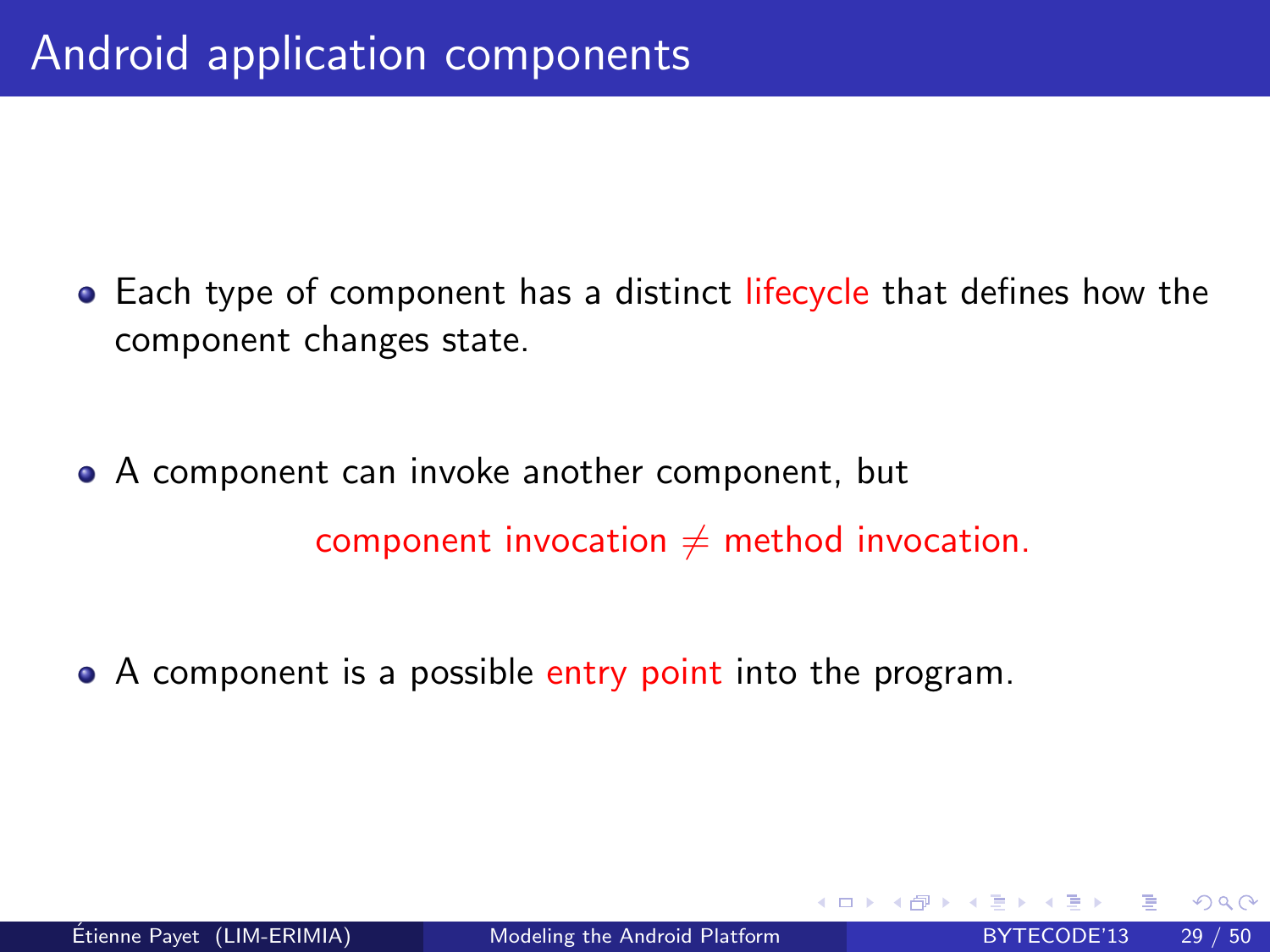Callback methods are automatically invoked by the system:

- when components switch from state to state,
- in reaction to events.

Android programs do not usually call such methods explicitly.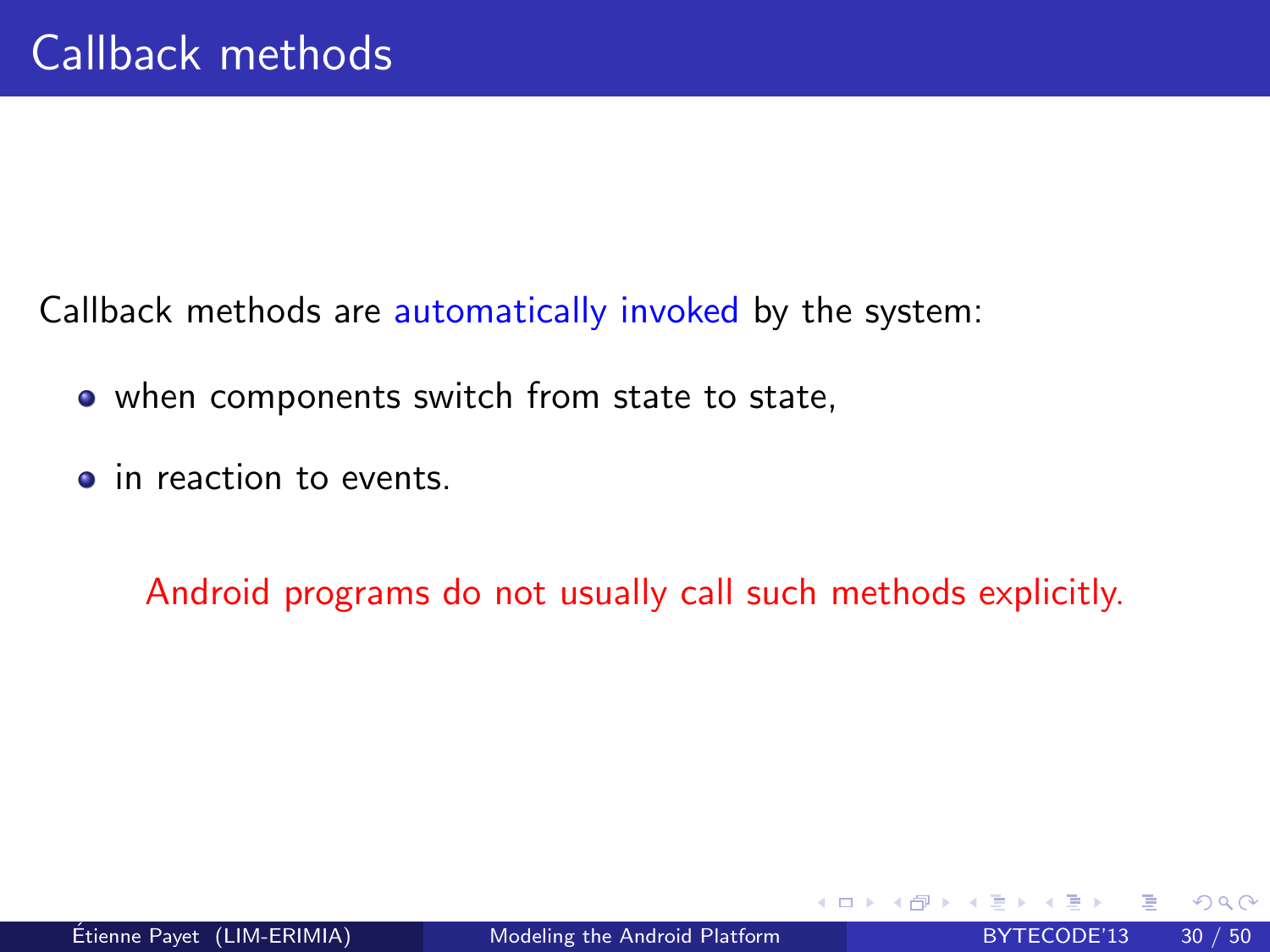### The lifecycle of an activity



Etienne Payet (LIM-ERIMIA) ´ [Modeling the Android Platform](#page-0-0) BYTECODE'13 31 / 50

э

 $QQ$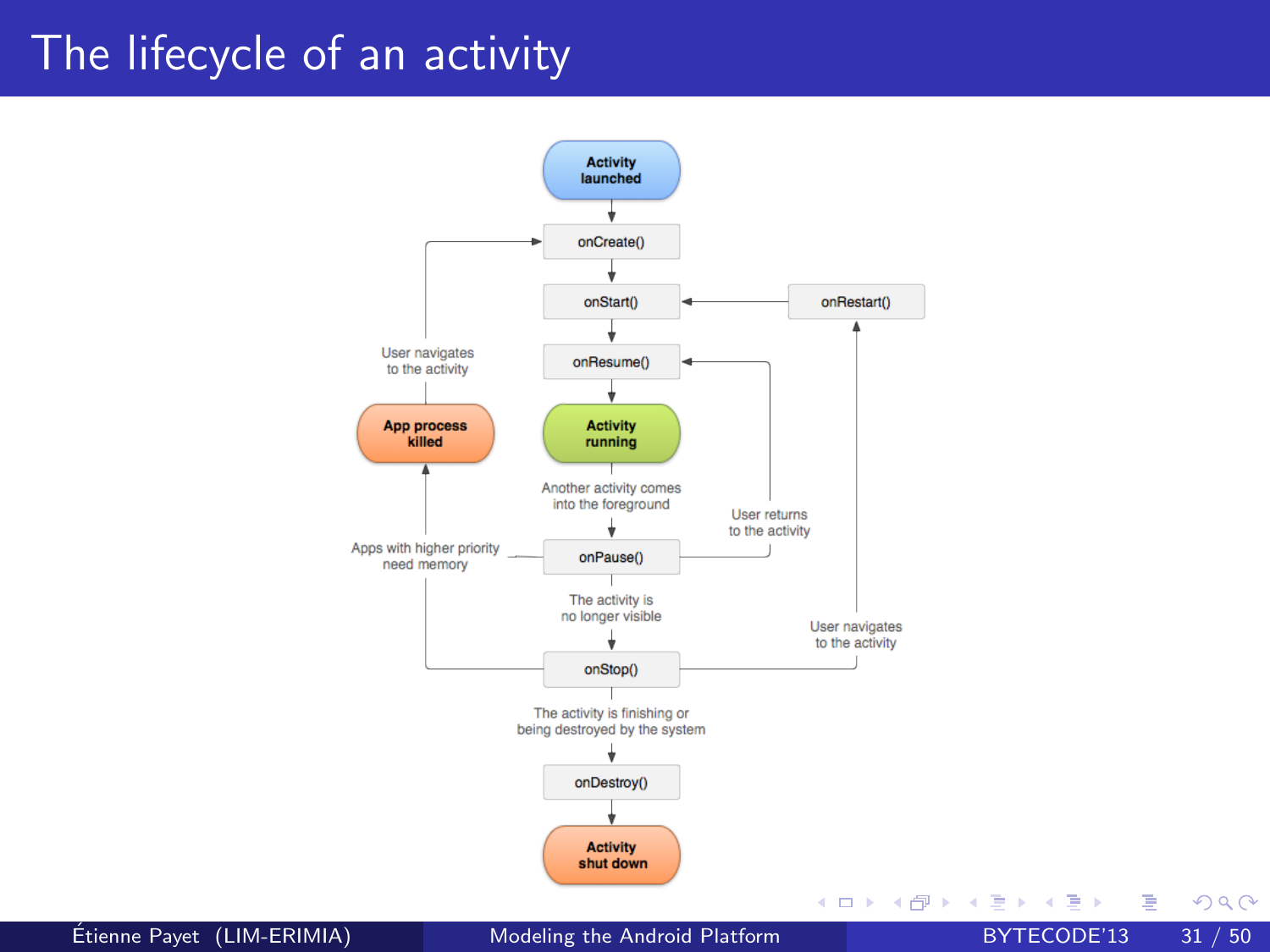- $\bullet$  They are used to build parts of Android applications (e.g., GUI).
- They are dynamically inflated by the system to create the objects that they describe.
- Inflation makes heavy use of reflection.

**∢ ⊡**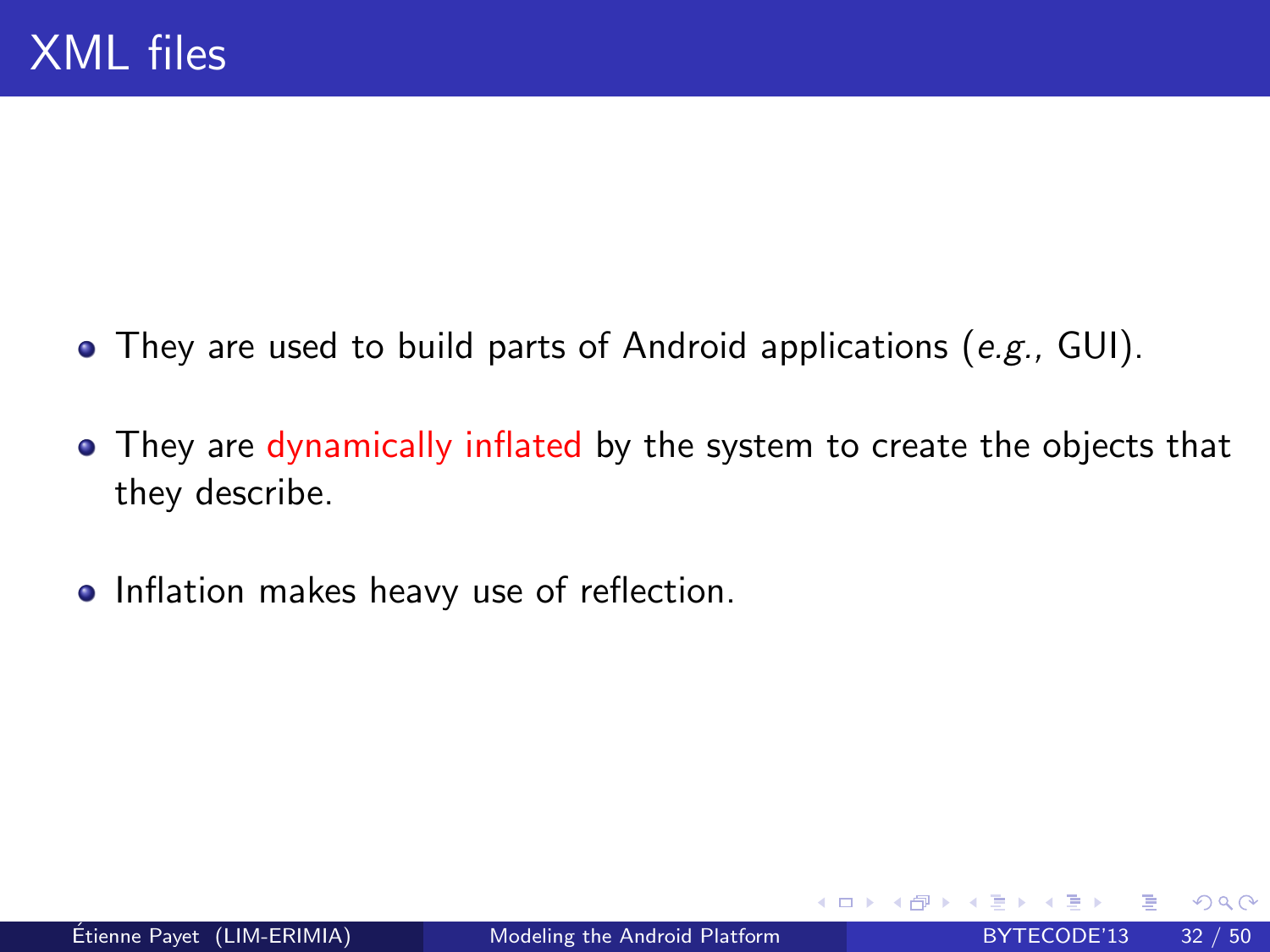## An example  $(1/5)$

#### res/layout/caller.xml

<LinearLayout xmlns:android="http://schemas.android.com/apk/res/android" android:orientation="vertical" android:layout\_width="match\_parent" android:layout\_height="match\_parent" >

<TextView android:id="@+id/message"

android:layout\_width="match\_parent" android:layout\_height="wrap\_content" android:text="@string/empty" />

#### <Button

android:layout\_width="wrap\_content" android:layout\_height="wrap\_content" android:text="@string/launch" android:onClick="launchActivity" />

</LinearLayout>

画

 $QQ$ 

4 ロ ト 4 何 ト 4 ヨ ト 4 ヨ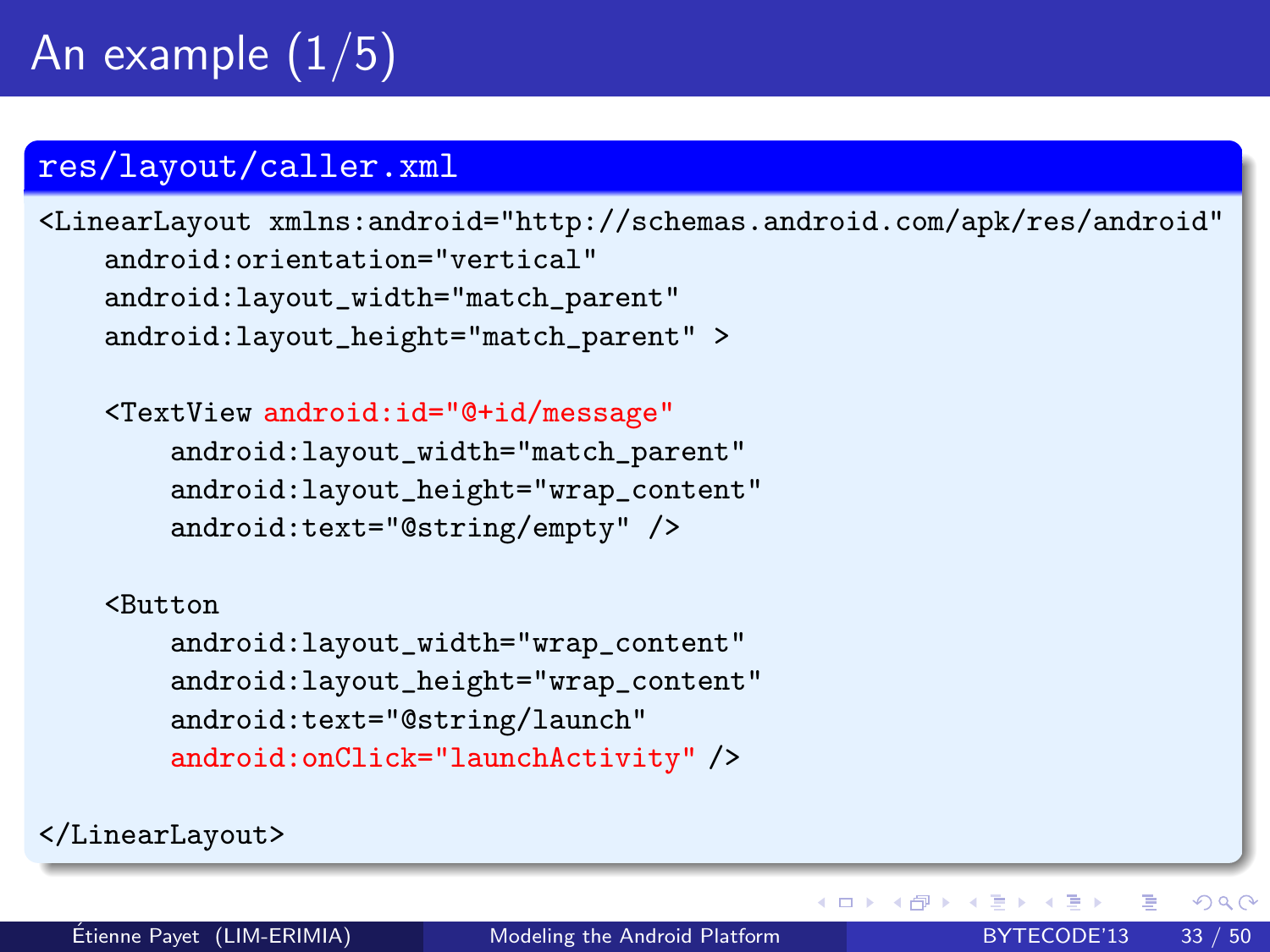#### Caller.java

}

... }

```
public class Caller extends android.app.Activity {
```

```
private TextView mMessageView;
```

```
protected void onCreate(Bundle savedInstanceState) {
    super.onCreate(savedInstanceState);
    setContentView(R.layout.caller);
    mMessageView = (TextView) findViewById(R.id.message);
}
public void launchActivity(View v) {
    ...
```
4 D F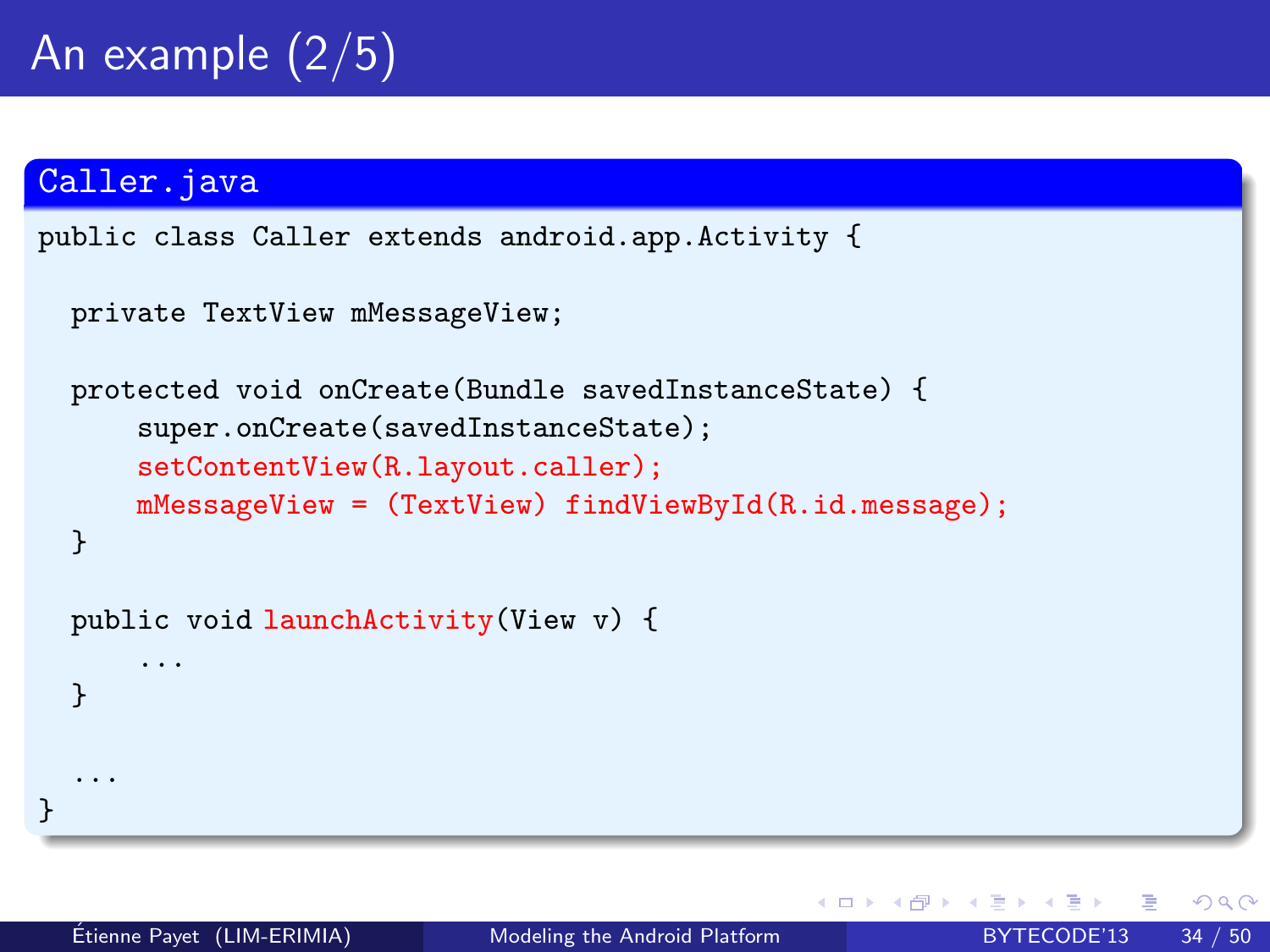## An example (3/5)

### Caller.java

```
private final static int CALLEE = 0;
public void launchActivity(View v) {
    startActivityForResult(new Intent(this, Callee.class), CALLEE);
    System.out.println("Hello!");
}
protected void onActivityResult(int requestCode, int resultCode, ...) {
    switch(requestCode) {
    case CALLEE:
        switch(resultCode) {
        case RESULT_OK:
            mMessageView.setText("OK button clicked"); break;
        case RESULT_CANCELED:
            mMessageView.setText("Cancel button clicked"); break;
        }
    }
```
}

4 D F

4 母 8

 $QQ$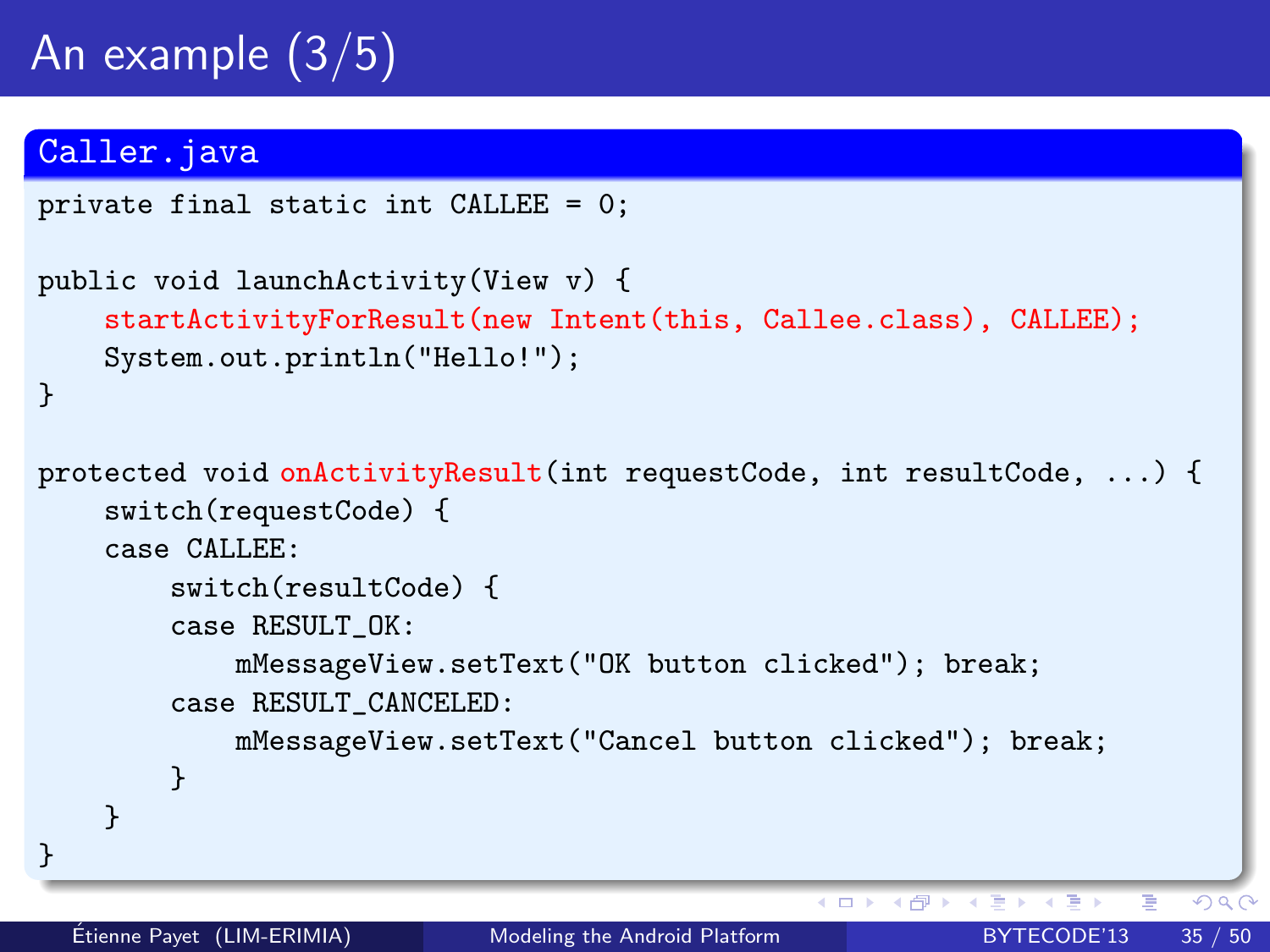#### Callee.java

```
public class Callee extends android.app.Activity {
 protected void onCreate(Bundle savedInstanceState) {
      super.onCreate(savedInstanceState);
      setContentView(R.layout.callee);
 }
 public void returnOk(View v) { // OK button clicked.
      setResult(RESULT_OK);
      finish();
 }
 public void returnCancel(View v) { // Cancel button clicked.
      setResult(RESULT_CANCELED);
      finish();
  }
}
```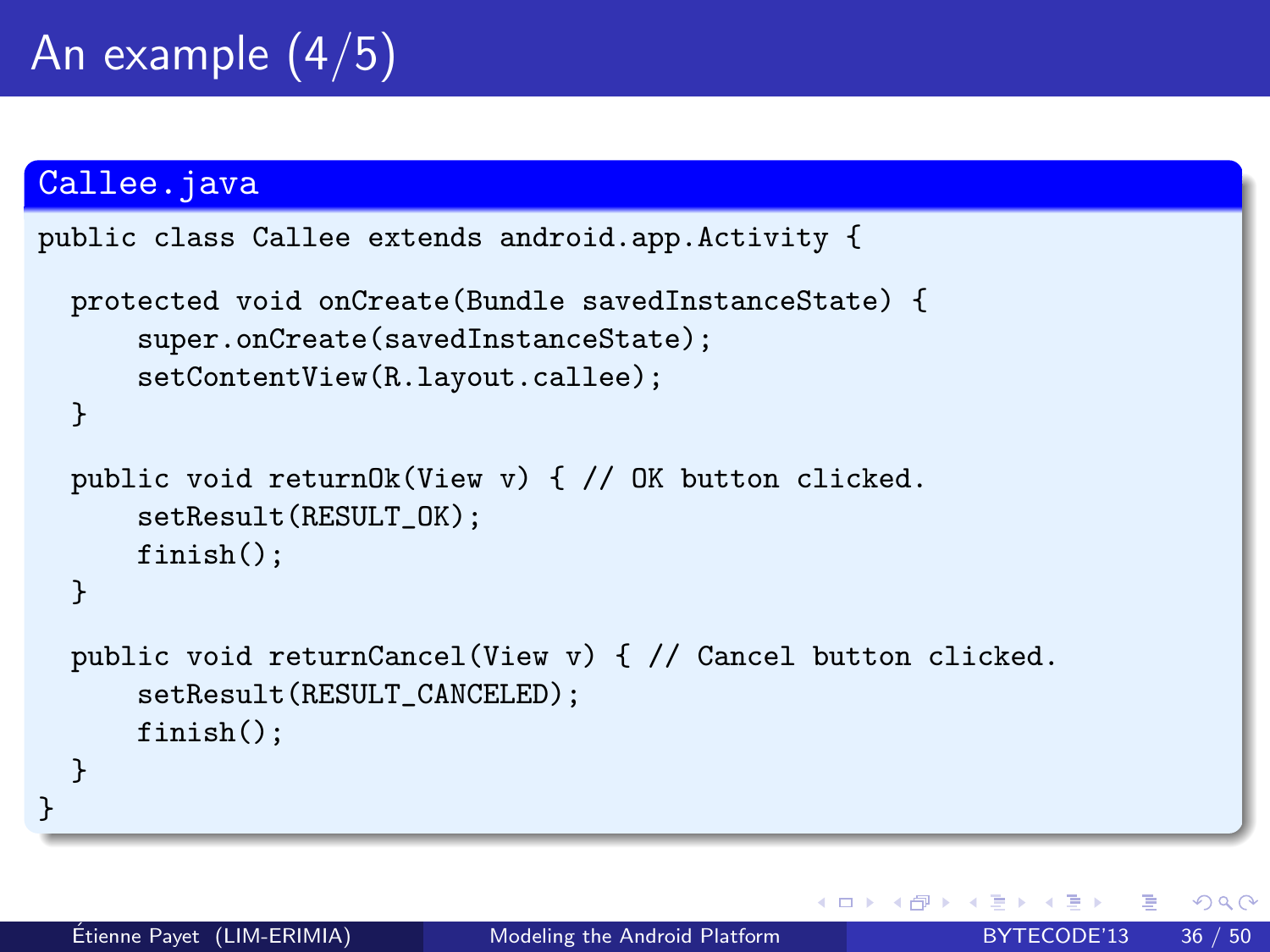## An example (5/5)



メロメ メ都 メメ きょくきょ

重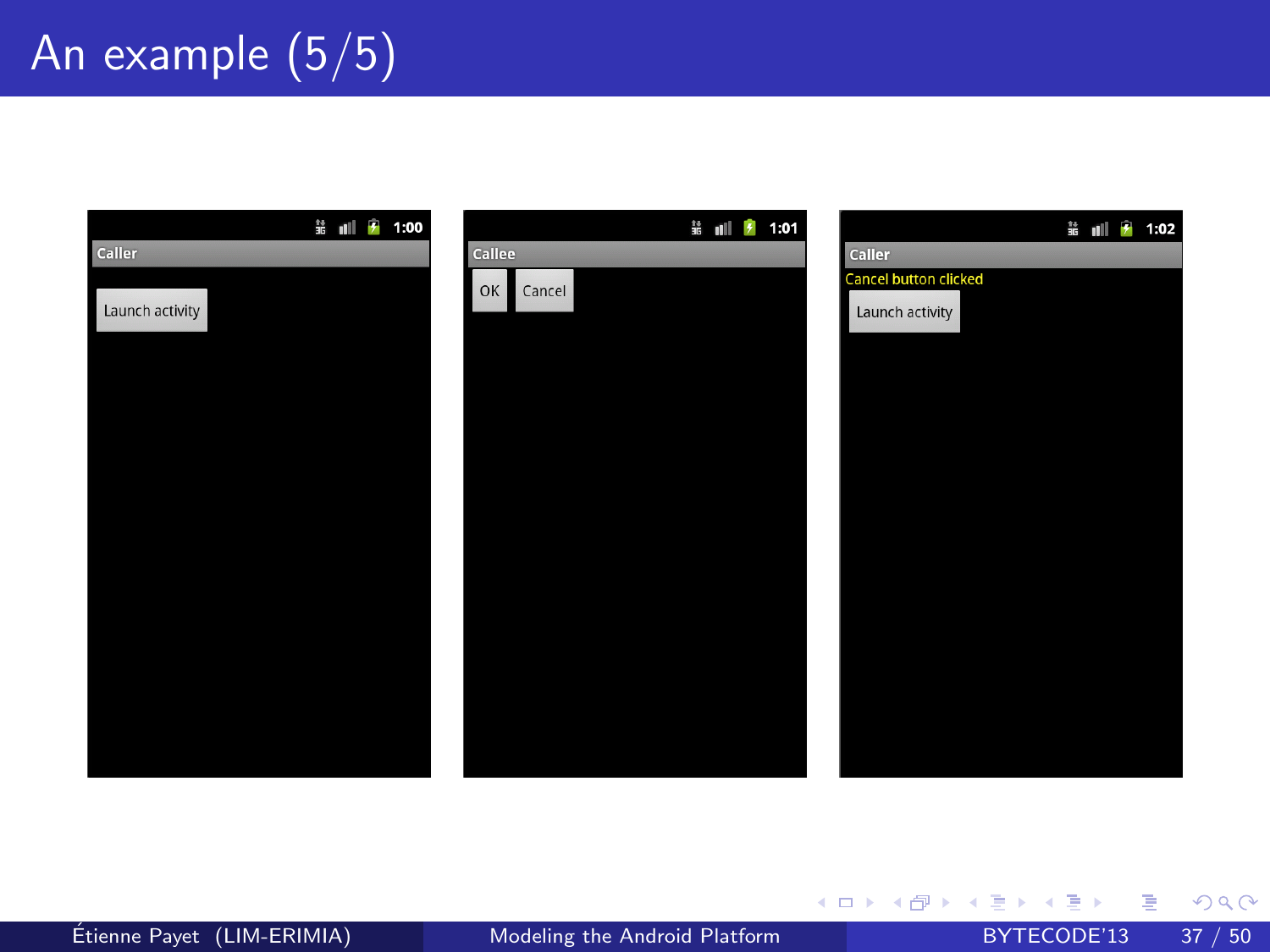### $\langle r | \pi | \mu \rangle \in \Sigma$

- $r$  is an array of registers ( $r^i$  denotes the ith register)
- $\bullet$   $\pi$  is a stack of pending activities
- $\bullet$   $\mu$  : Location  $\rightarrow$  Object is a heap
- an object maps its fields into values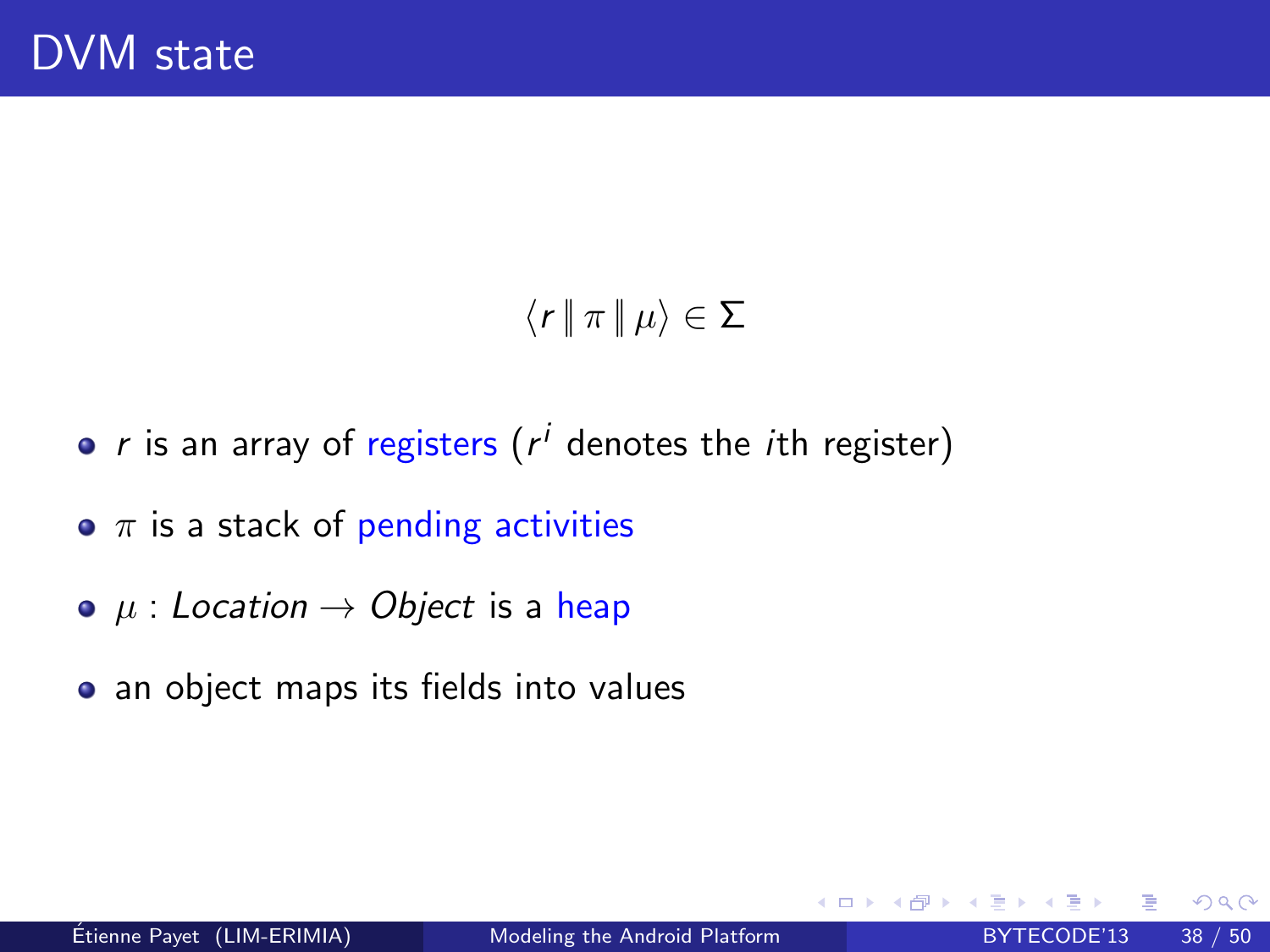• const 
$$
d, c = \lambda \langle r | \pi | \mu \rangle \langle r [d \mapsto c] | \pi | \mu \rangle
$$

• *iget* d, *i*, 
$$
f = \lambda \langle r | \pi | \mu \rangle
$$
. 
$$
\begin{cases} \langle r [d \mapsto \mu(r^i)(f)] | \pi | \mu \rangle & \text{if } r^i \neq 0 \\ \text{undefined} & \text{otherwise} \end{cases}
$$

Etienne Payet (LIM-ERIMIA) ´ [Modeling the Android Platform](#page-0-0) BYTECODE'13 39 / 50

 $\sim$ 

画

**4 ロ ▶ 4 母 ▶ 4**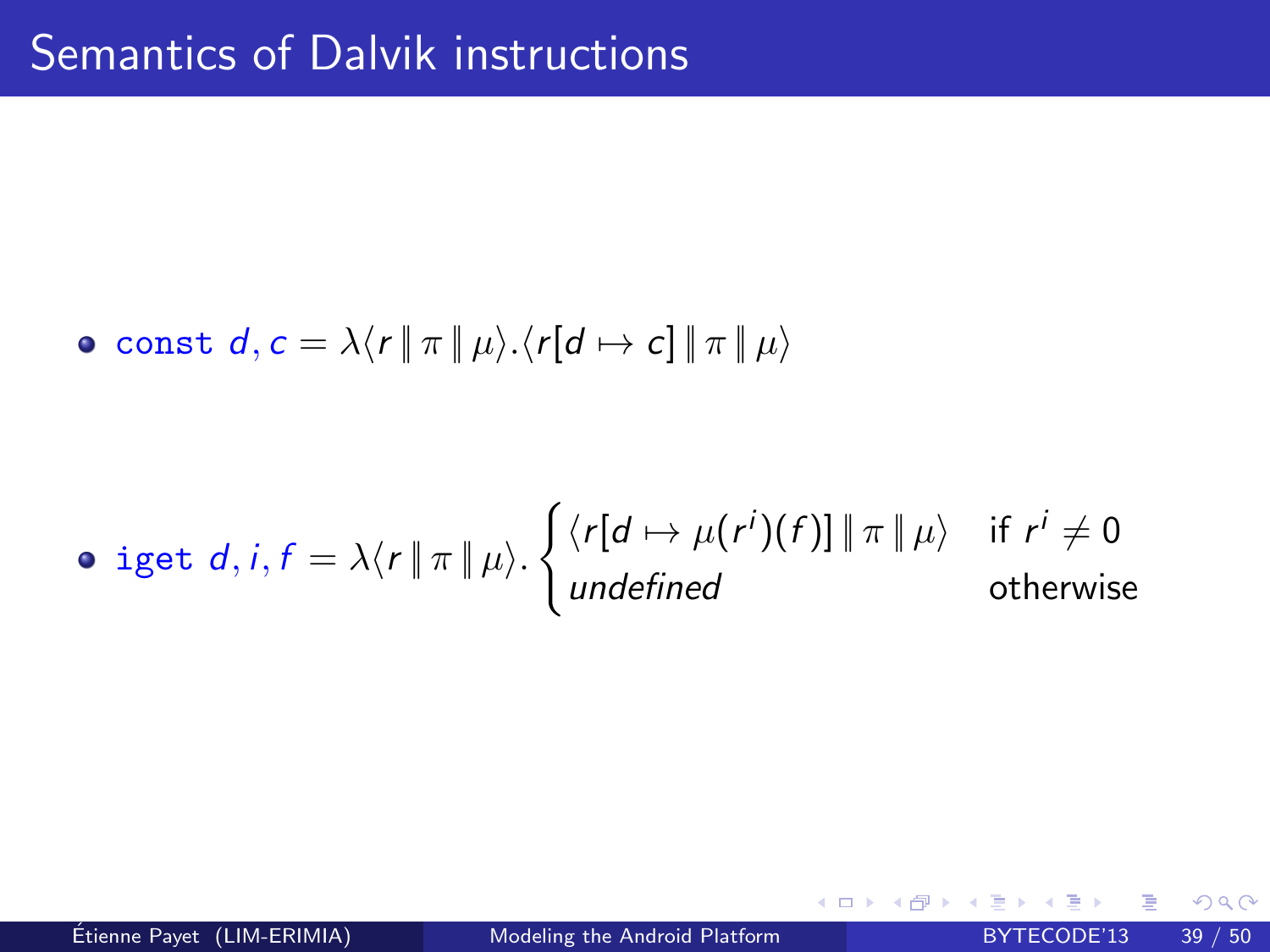## Semantics of library methods (macro instructions)

- finished (boolean) and res (integer) are fields of the current activity
- **startActivityForResult**  $A = \lambda \langle r | \pi | \mu \rangle \langle r | A : \pi | \mu \rangle$ where  $A$  is a subclass of android.app. Activity

$$
\bullet \ \ \texttt{setResult} \ \ i = \lambda \langle r \, \| \, \pi \, \| \, \mu \rangle. \begin{cases} \langle r \, \| \, \pi \, \| \, \mu \rangle & \text{if \ } \textit{finshed} \\ \langle r \, \| \, \pi \, \| \, \mu[\textit{res} \mapsto i] \rangle & \text{otherwise} \end{cases}
$$

• 
$$
\text{ 1 inish} = \lambda \langle r | \pi | \mu \rangle . \langle r | \pi | \mu \text{[finished} \mapsto \text{true]} \rangle
$$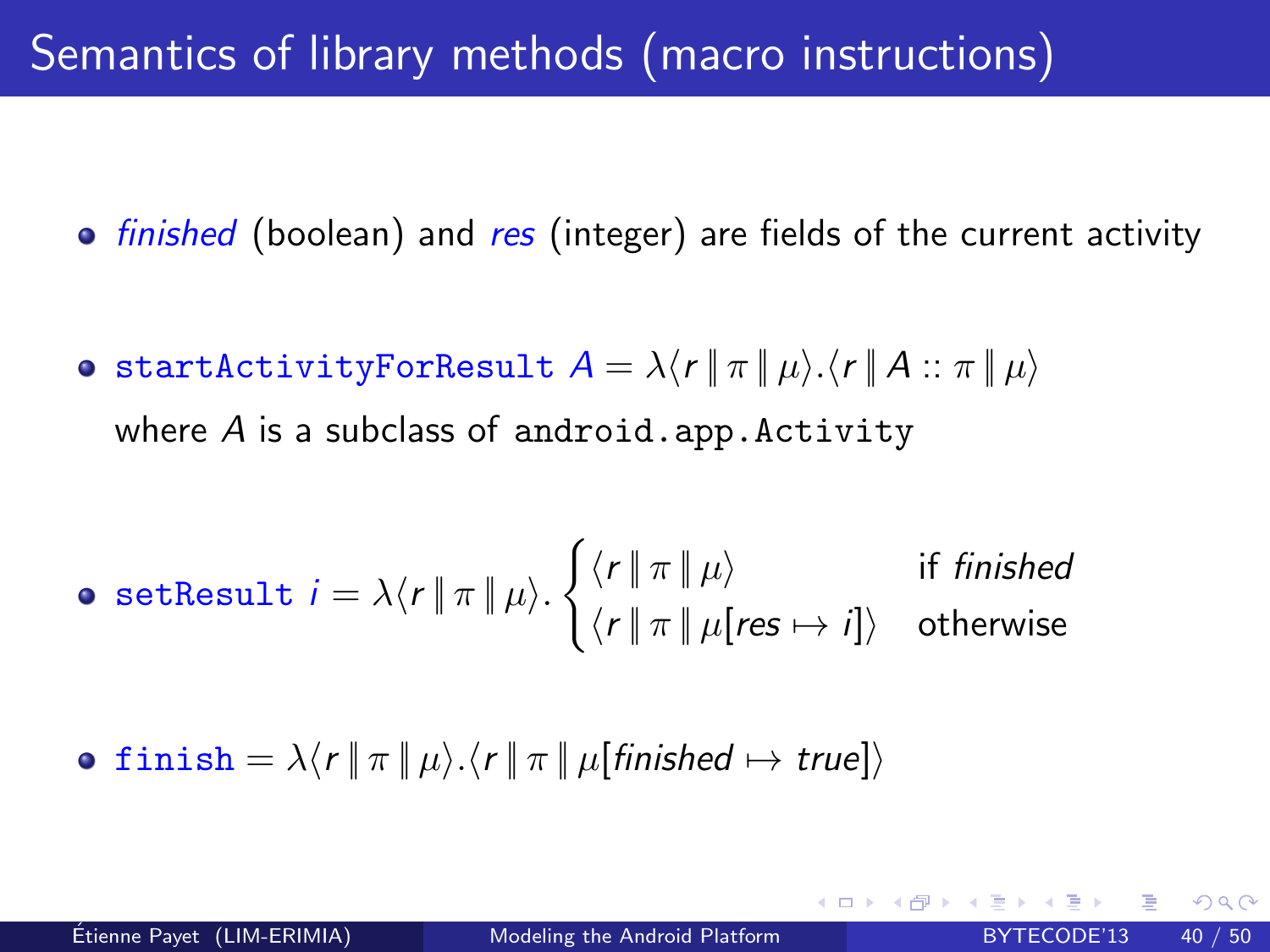## Android programs as graphs of blocks

- A program is a graph of blocks of code.
- A graph contains many disjoint subgraphs, each corresponding to a different method.
- $\bullet$  A block with w instructions and p successor blocks is written as

$$
\left[\begin{array}{c}\textup{ins}_1\\\textup{ins}_2\\\cdots\\\textup{ins}_w\end{array}\right]\rightrightarrows\begin{array}{c}b_1\\\cdots\\b_p\end{array}
$$

If m is a method, then  $b_m$  denotes the block where m starts.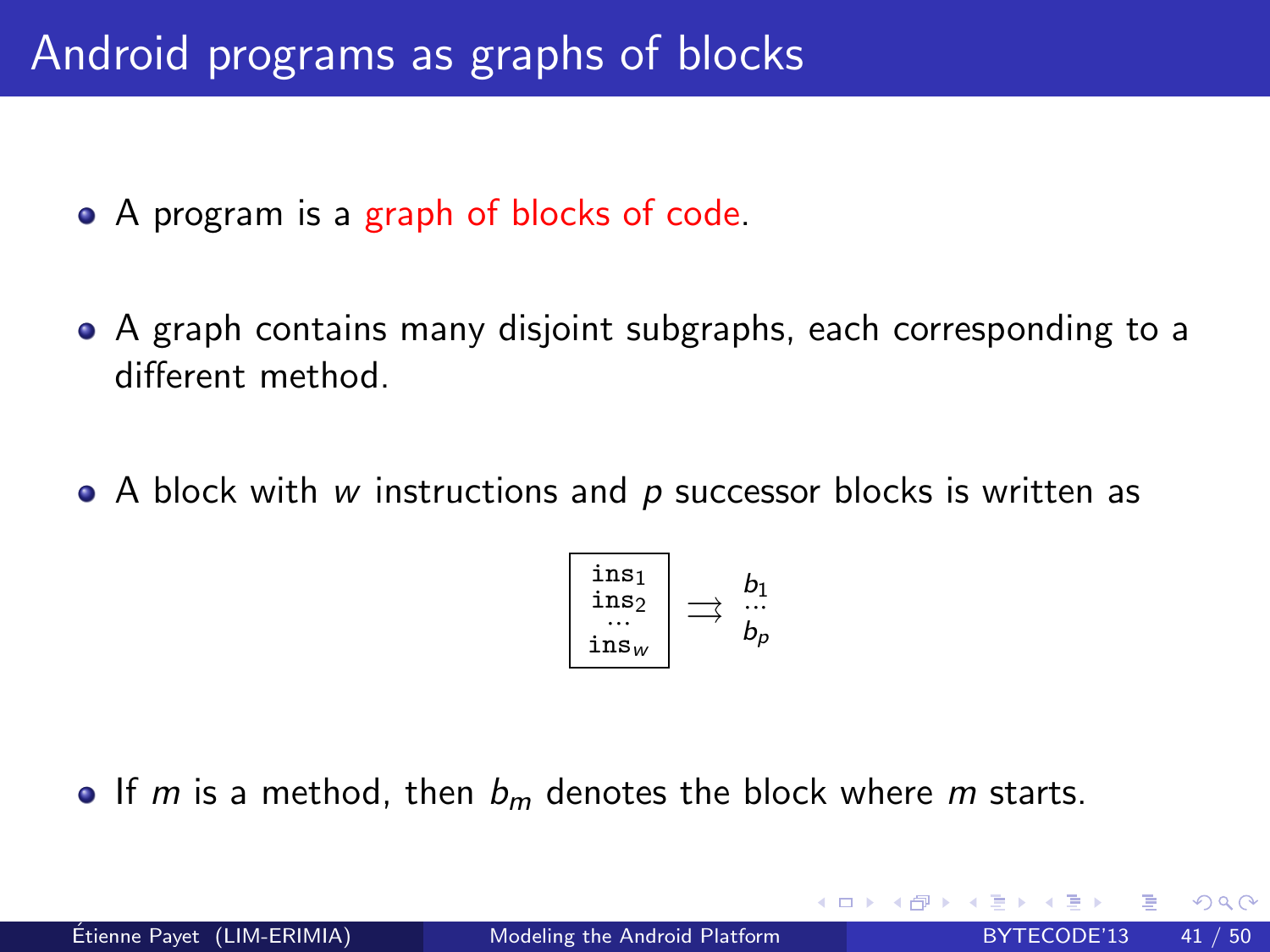### Operational semantics of method execution

• (Instruction execution) ins ∉ {call, move-result, return}

$$
\frac{\langle r' \parallel \pi' \parallel \mu' \rangle = \text{ins}(\langle r \parallel \pi \parallel \mu \rangle)}{\langle \begin{array}{|c|c|c|c|c|c|c|c|c|c|c|c} \hline \text{ins} & & b_1 \\ \hline \text{rest} & & \Rightarrow & \text{in} & \text{in} \\ \hline \text{rest} & & \Rightarrow & \text{in} & \text{in} \end{array} \rangle \implies \langle \begin{array}{|c|c|c|c|c|c|c|c} \hline \text{rest} & & \Rightarrow & \text{in} & \text{in} \\ \hline \text{rest} & & \Rightarrow & \text{in} & \text{in} \\ \hline \text{best} & & \Rightarrow & \text{in} & \text{in} \end{array} \rangle \implies \frac{\text{bn}}{\text{bn}} \parallel r' \rangle \implies \alpha \diamond \pi' \diamond \mu'
$$

(Continuation)

$$
\frac{1 \leq i \leq p}{\langle \bigsqcup \exists \frac{b_1}{b_p} \parallel r \rangle :: \alpha \diamond \pi \diamond \mu \leadsto \langle b_i \parallel r \rangle :: \alpha \diamond \pi \diamond \mu}
$$

4 D F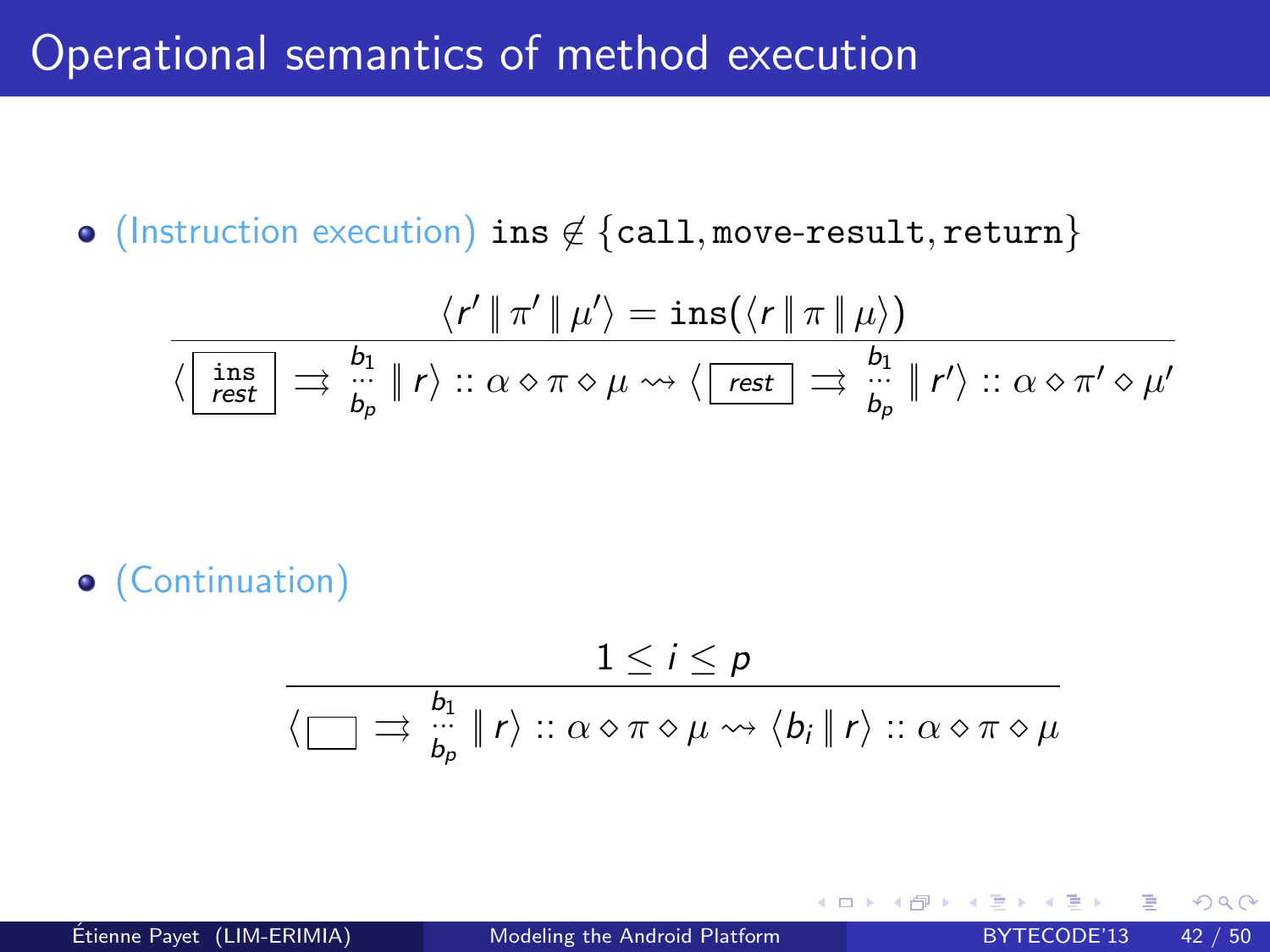### Operational semantics of method execution

(Explicit method call)

$$
b = \boxed{\text{call } \{s_0, \ldots, s_w\}, m} \implies \frac{b_1}{b_p} \qquad b' = \boxed{\text{rest}} \implies \frac{b_1}{b_p}
$$
\n
$$
r' = [0 \mapsto r^{s_0}, \ldots, w \mapsto r^{s_w}]
$$
\nthe lookup procedure of *m* selects *m'*

$$
\langle b \parallel r \rangle :: \alpha \diamond \pi \diamond \mu \leadsto \langle b_{m'} \parallel r' \rangle :: \langle b' \parallel r \rangle :: \alpha \diamond \pi \diamond \mu
$$

(Method return)

$$
b = \boxed{\text{move-result } d} \implies \frac{b_1}{b_p} \quad b' = \boxed{\text{rest}} \implies \frac{b_1}{b_p}
$$
\n
$$
\langle \boxed{\text{return } s} \quad || \ r \rangle :: \langle b \, || \ r' \rangle :: \alpha \diamond \pi \diamond \mu \leadsto \langle b' \, || \langle r' [d \mapsto r^s] \rangle :: \alpha \diamond \pi \diamond \mu
$$

 $\leftarrow$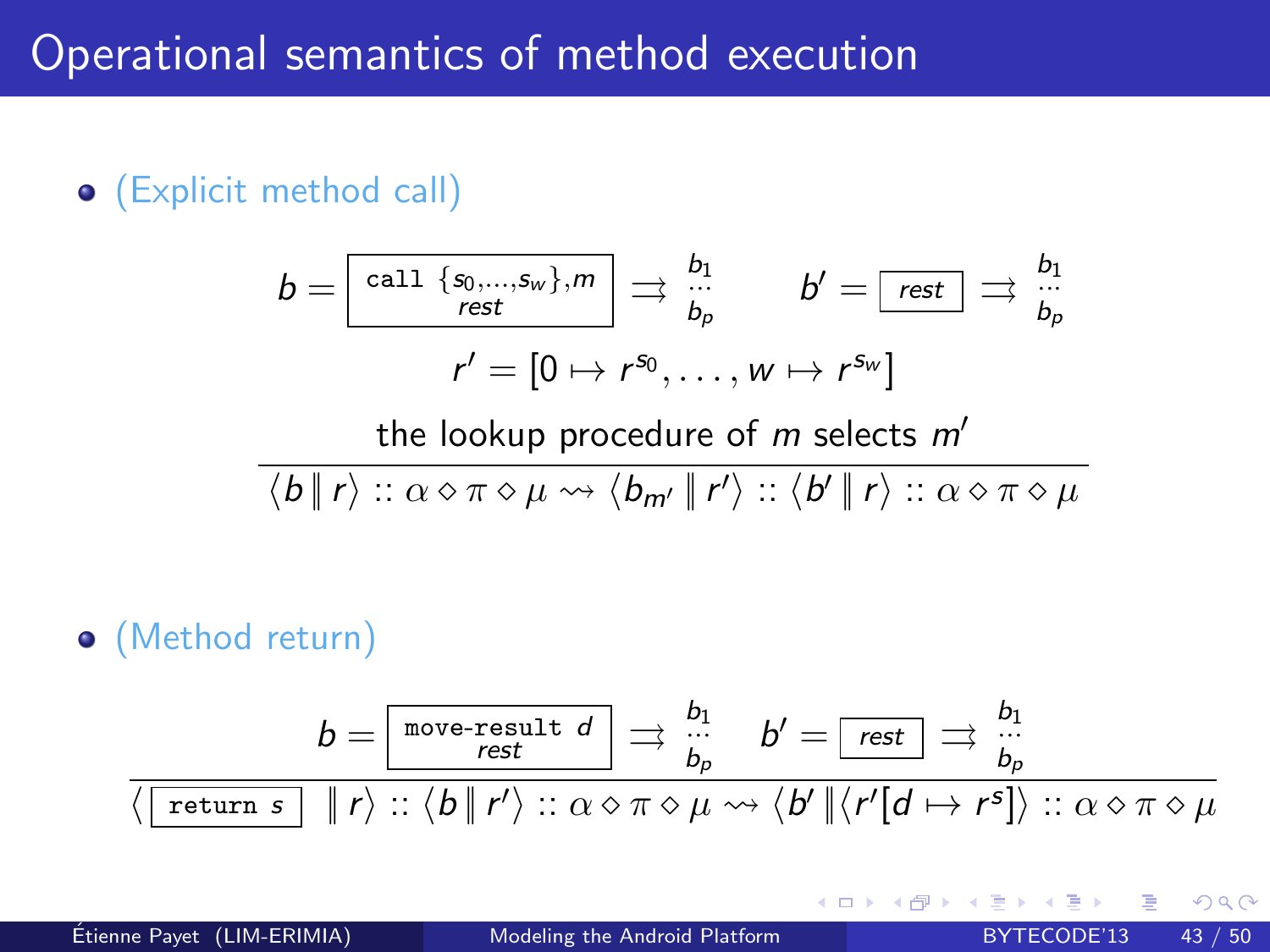### Operational semantics of activity execution

- Android manages activities using an activity stack  $(\Omega)$ .
- We formalize an activity as a tuple  $\langle \ell | s | \pi | \alpha \rangle$ :
	- $\bullet$   $\ell$  is the location of the activity in memory,
	- s is the lifecycle state of the activity.



Moves between lifecycle states.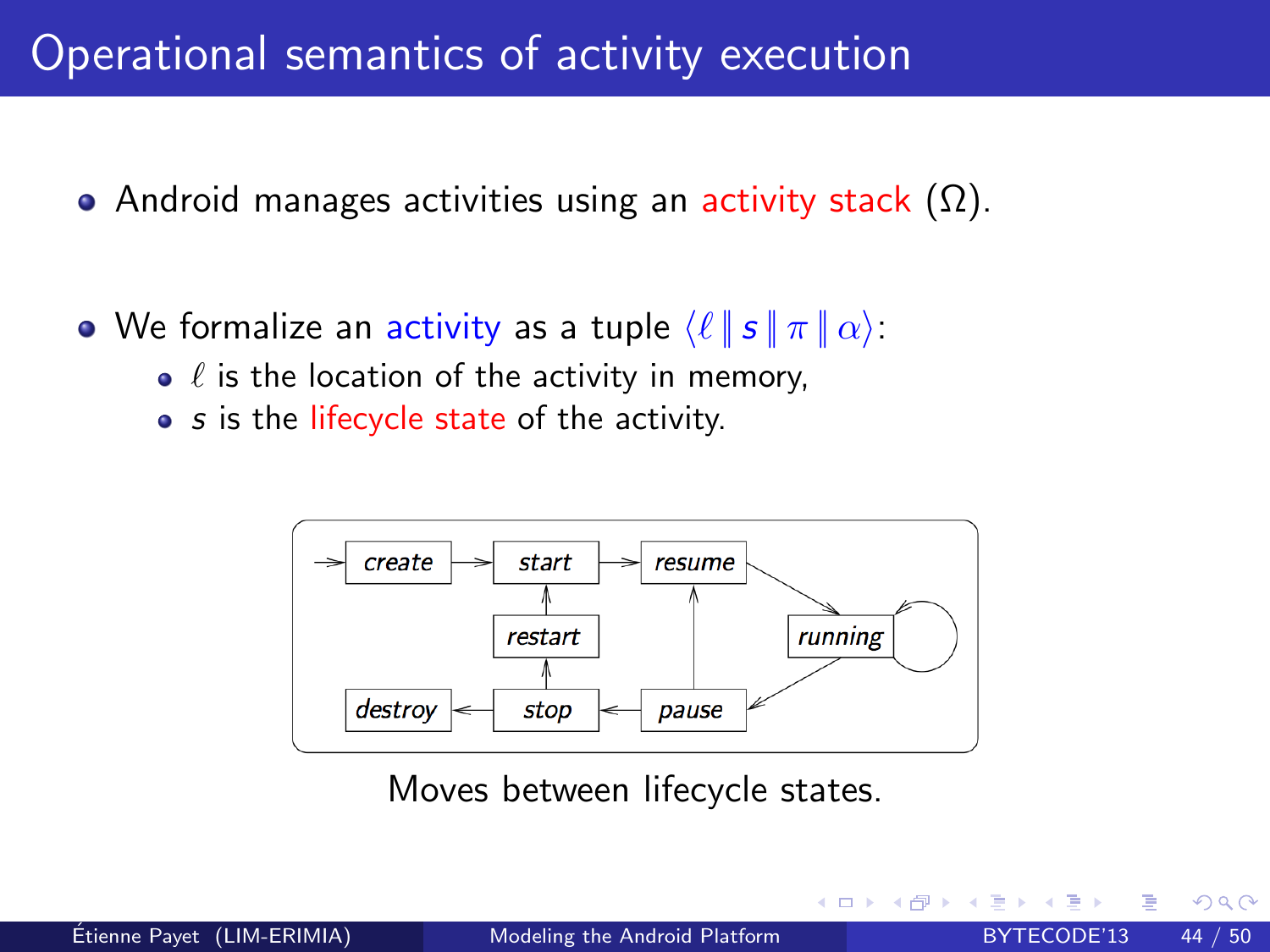### (Implicit call to a callback method)

 $\mathsf{s}\neq$  running  $(\mathsf{s},\mathsf{s}')\in \mathsf{L}$ ifecycle the lookup procedure of a method corresponding to  $s'$  selects  $m$  $\mathrm{Re}(\ell\,\|\,s\,\|\,\pi\,\|\langle\begin{smallmatrix} \texttt{return} \end{smallmatrix} \parallel\,]\rangle):\Omega\diamond\mu\Rightarrow\langle\ell\,\|\,s'\,\|\,\pi\,\|\langle b_m\,\|[ \ell]\rangle\rangle::\Omega\diamond\mu$ 

 $s =$  running  $(s, s') \in$  Lifecycle  $\pi\neq\varepsilon\vee\mu(\ell)$ (finished)  $=\mathsf{true}\Rightarrow\mathsf{s}'=\mathsf{pause}$ the lookup procedure of a method corresponding to  $s'$  selects  $m$ 

 $\mathcal{A} \left( \ell \: \| \: s \: \| \: \pi \: \| \langle \: \text{return} \: \: \| \: \_ \rangle \right) :: \Omega \diamond \mu \Rightarrow \mathcal{A} \ell \: \| \: s' \: \| \: \pi \: \| \langle b_m \: \| [\ell] \rangle \rangle :: \Omega \diamond \mu$ 

つひひ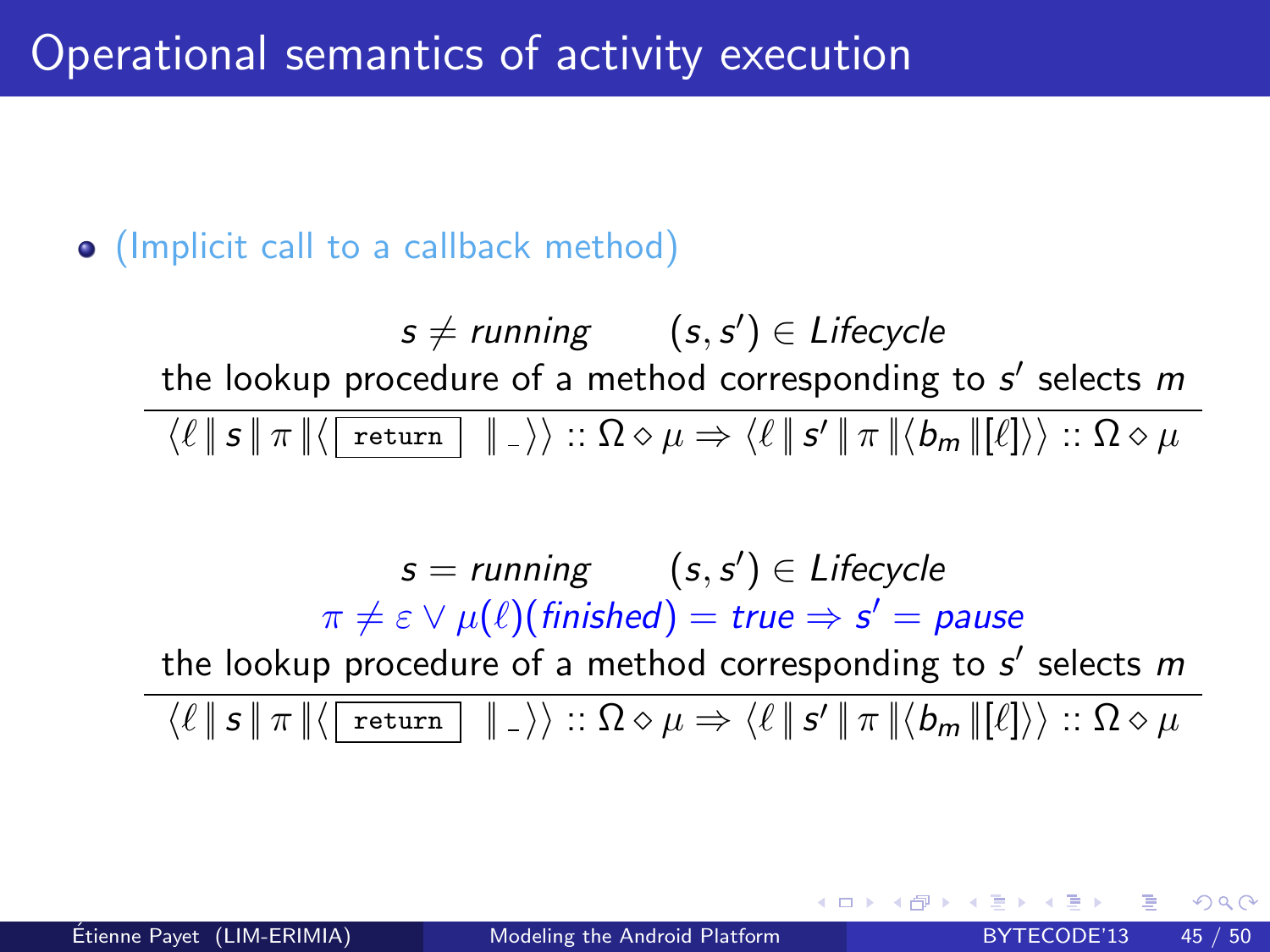### (Starting a new activity)

 $s = \textit{pause}$   $\alpha = \langle | \text{ return} | | \cdot | \rangle$  $\ell'$  is a fresh location and a is a new object of class  $A$ the lookup procedure of a method corresponding to  $s'$  selects  $m$  $\mathsf{s}'=\mathsf{create} \qquad \alpha'=\langle \mathsf{b}_m\,\|[\ell']\rangle \qquad \mu'=\mu[\ell'\mapsto \mathsf{a}]$  $\mathcal{H}\left(\ell\,\|\,\mathbf{s}\,\|\, A::\pi\,\|\,\alpha\right) :: \Omega \diamond \mu \Rightarrow \mathcal{H}\left\|\,\mathbf{s}'\,\|\,\mathbf{s}\,\|\,\alpha'\right> :: \mathcal{H}\left\|\,\mathbf{s}\,\|\,\pi\,\|\,\alpha\right> :: \Omega \diamond \mu'$ 

### (Returning from an activity)

$$
\varphi' = \langle \ell' \parallel \text{parse} \parallel \varepsilon \parallel \langle \boxed{\text{return}} \parallel \neg \rangle \rangle \quad \mu(\ell') \text{(finished)} = \text{true}
$$
\n
$$
\varphi = \langle \ell \parallel s \parallel \varepsilon \parallel \langle \boxed{\text{return}} \parallel \neg \rangle \rangle \quad s \in \{\text{parse, stop}\}
$$
\nthe lookup procedure of onActivityResult selects  $m$ 

\n
$$
\varphi' :: \varphi :: \Omega \diamond \mu \Rightarrow \langle \ell \parallel s \parallel \varepsilon \parallel \langle b_m \parallel [\ell] \rangle \rangle :: \varphi' :: \Omega \diamond \mu
$$

つひい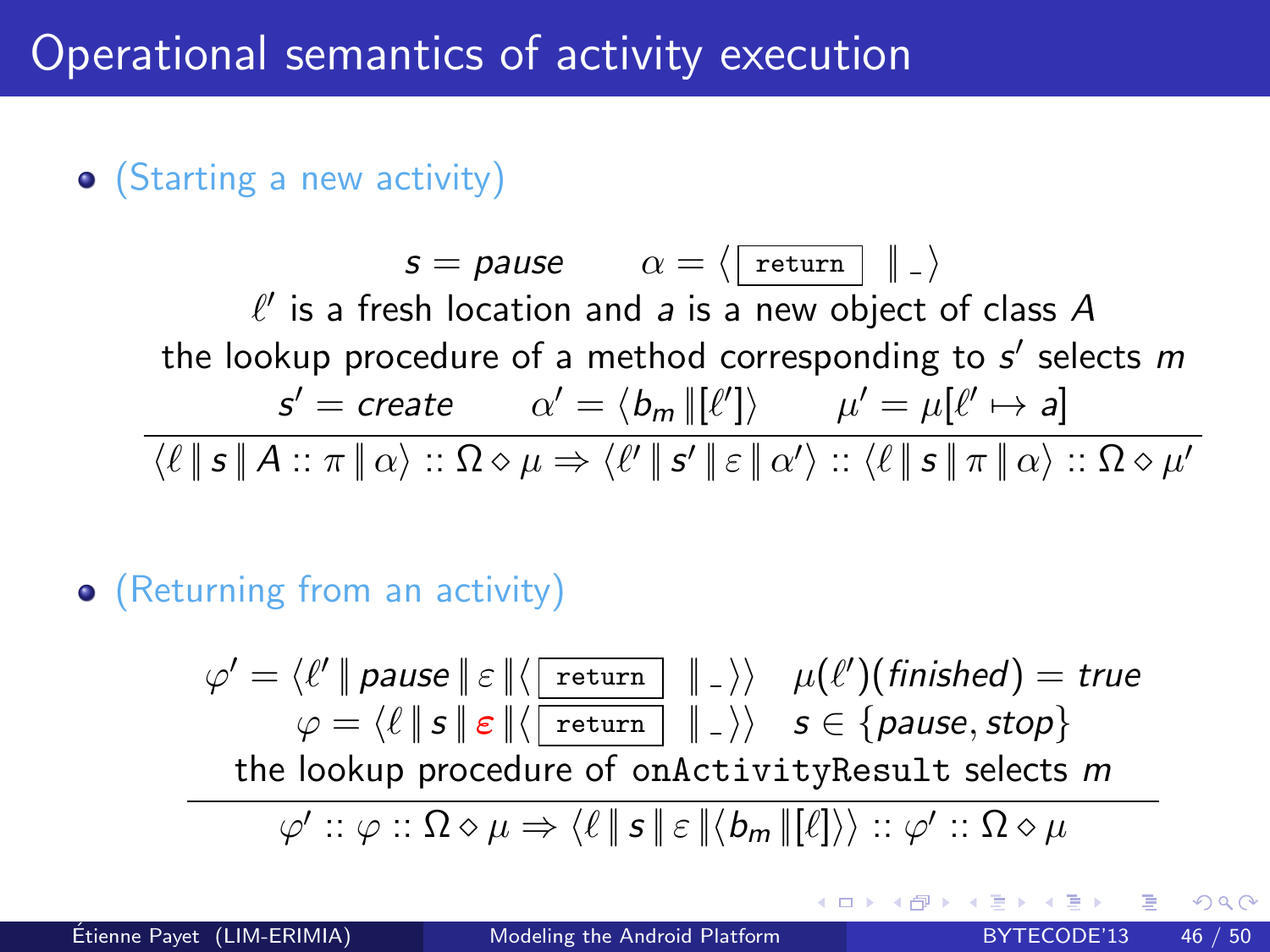- **[Analyzing Android applications](#page-2-0)**
- **[Operational semantics for Dalvik](#page-18-0)**
- [Designing an operational semantics for Android](#page-25-0)



<span id="page-46-0"></span>4 0 8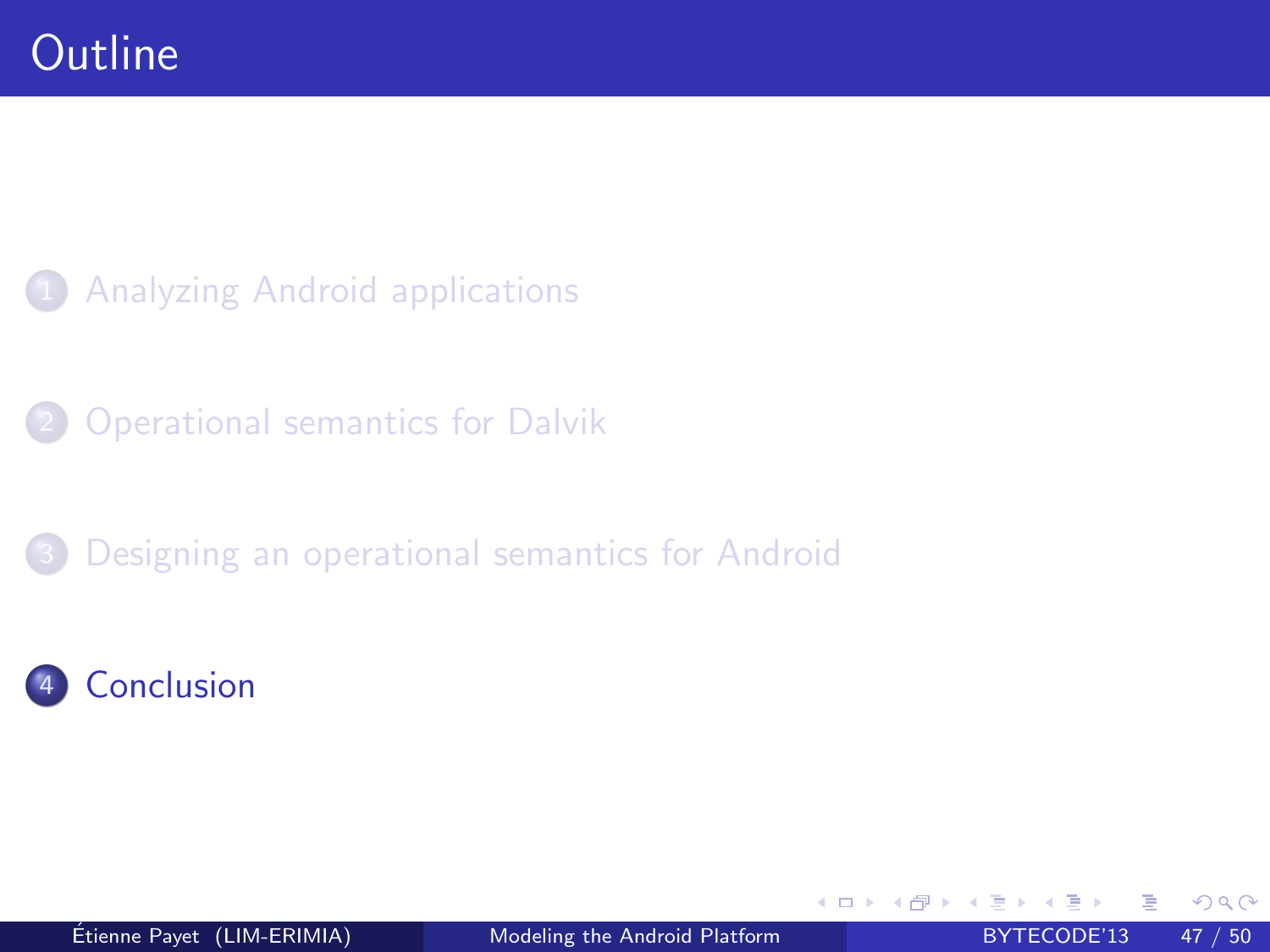- **•** For finding bugs and malicious code.
- Formal semantics can provide a formal basis.
- **•** Some operational semantics have been proposed for Dalvik.
- This work is the first attempt at defining an operational semantics for Android.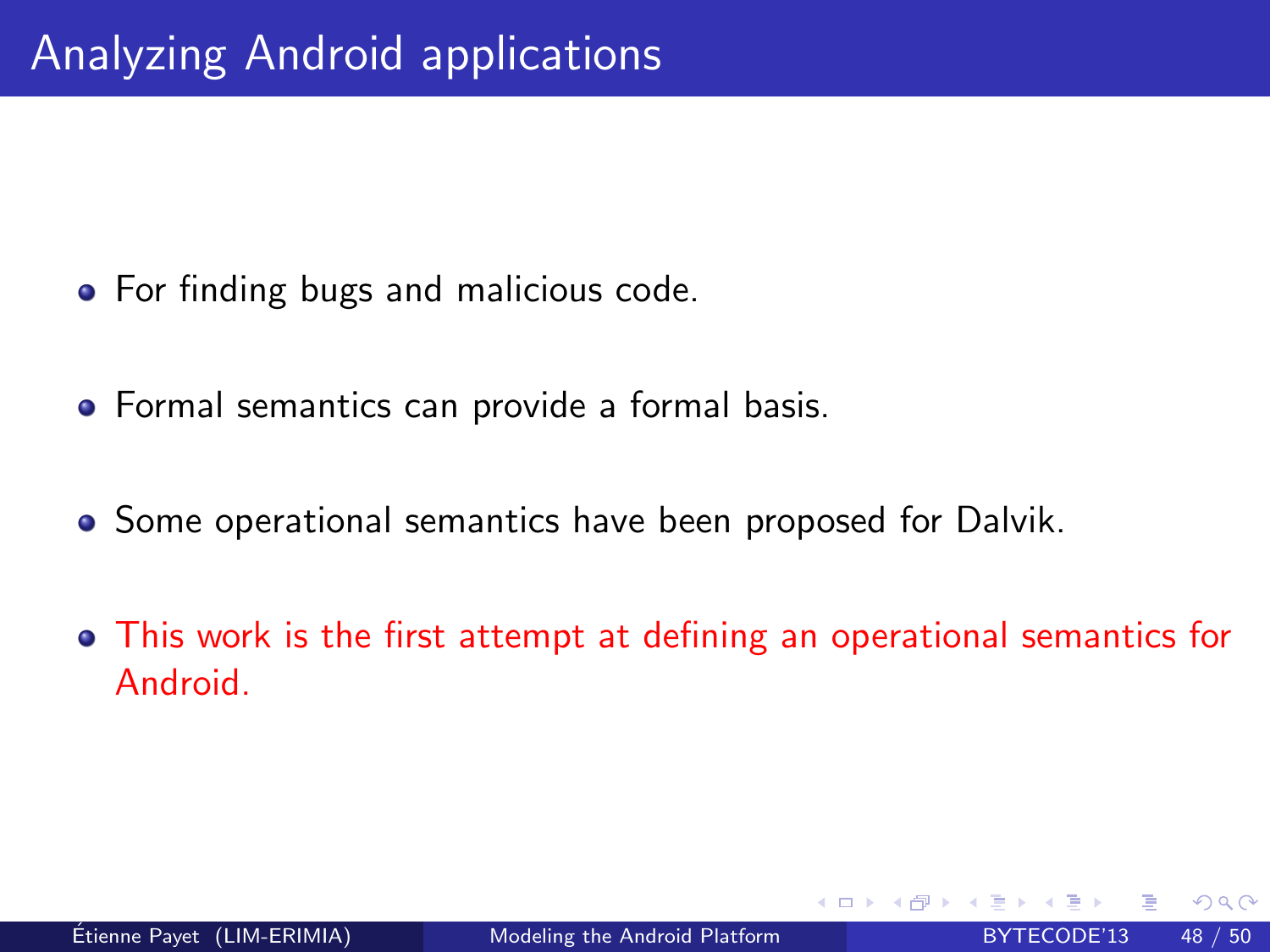### Modeling the whole Android platform

- We consider a simplified situation:
	- programs only consist of activities,
	- activity interactions only occur in state *running*.

- The whole platform is very complex to model:
	- applications may consist of several kinds of components,
	- activity interactions may occur in other states than *running*,
	- there is a large number of implicitly invoked callback methods,
	- a component of another program may be invoked,
	- $\bullet$  ...